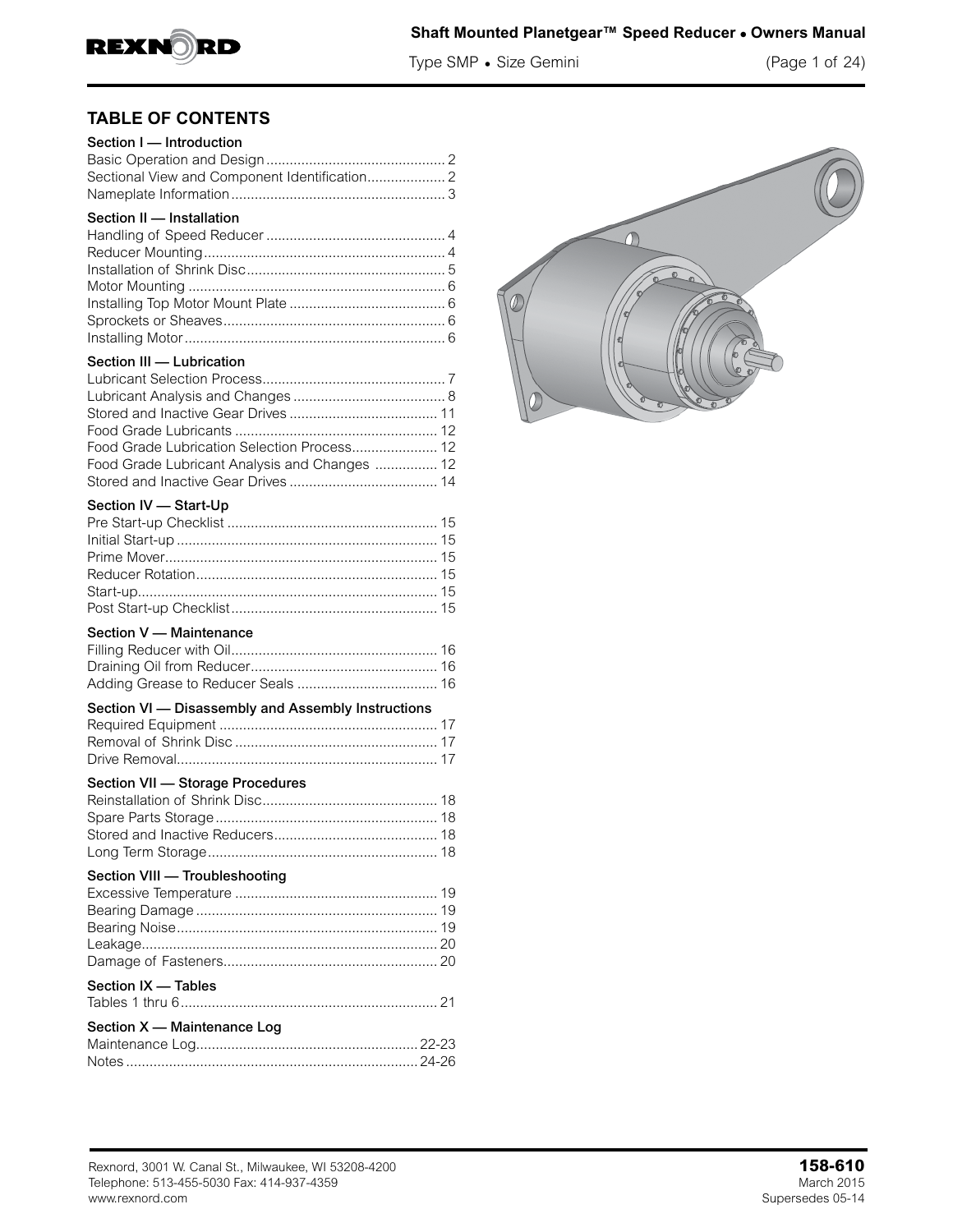(Page 2 of 24) Type SMP • Size Gemini



## **Section I — Introduction**

The following instructions apply to the standard catalog offering of the Gemini Shaft-Mount, Planetgear™Speed Reducer mounted in a horizontal position. To assure long life and performance of the Planetgear speed reducer, the following practices should be followed.

## **1.1 BASIC OPERATION AND DESIGN**

The Planetgear speed reducer is a concentric shaft speed reducer that uses a simple planetary design, which utilizes a sun gear as the input, a ring gear as the fixed element, and a planetary carrier as the output. Power is transmitted from the speed reducer input shaft, through a splined connection to the input gear (sun gear) of the first reduction. The input gear drives the planet gears, which in turn drive the planetary carrier assembly. This carrier assembly is then connected to the next reduction sun gear or to the output shaft through a splined connection. Each carrier represents a single reduction. The speed reducer output shaft rotates in the same direction as the input shaft, regardless of the number of reductions. See Figure 1.2 for a detailed representation.

All gearing has been made of a high grade alloy steel and case hardened for maximum life. Three to four points of contact, with a minimum of six to eight gear teeth engaged allow for a smooth transmission of power during normal operation and under extreme spike loads. Self contained input and output shaft assemblies use a double row of cylindrical roller bearings mounted to a steel alloy shaft to provide high overhung and thrust load capacity. This feature also keeps all external shaft forces isolated from the gearing. Included in both shaft assemblies are two seals with a grease purgeable cavity between them. This design prevents contamination from entering the gear reducer under extreme conditions. The input shaft assembly also has the ability to add a backstop option to eliminate drive counter rotation when the input driver is shut off.

### **1.2 SECTIONAL VIEW AND COMPONENT IDENTIFICATION**



Figure 1.2 Sectional View of a Planetgear Speed Reducer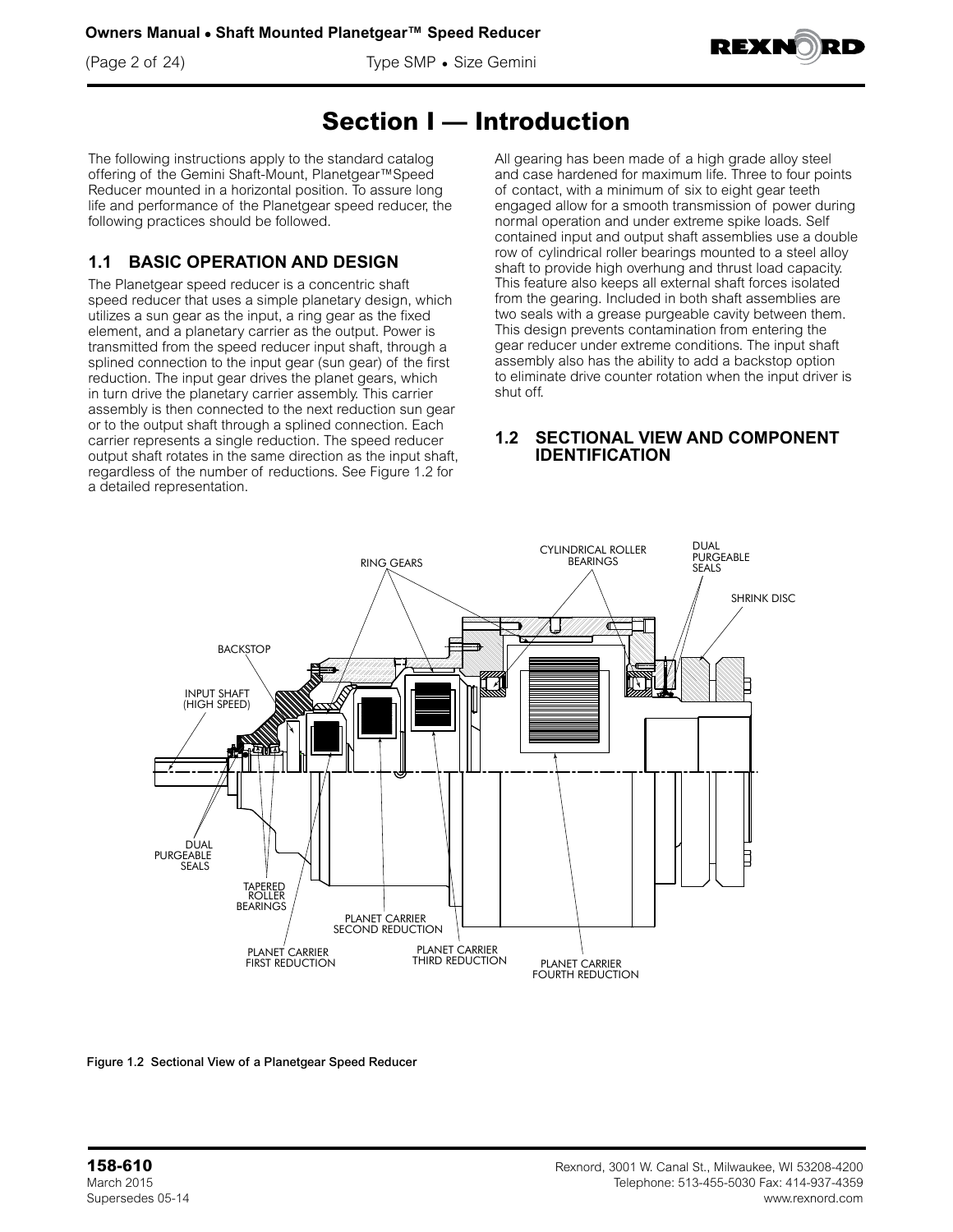

Type SMP • Size Gemini (Page 3 of 24)

### **NAMEPLATE INFORMATION**

Note location of serial number and model number on nameplate. When contacting the factory, have the serial number available, as this unique number fully describes the reducer and allows for the most efficient and accurate exchange of information. Reference Figure 1.3 for nameplate illustration.

Operation of the speed reducer shall not differ from the application data warranted on the nameplate. Any deviations from this data requires the submission of new application information, along with all nameplate data to the factory or service center for approval. All data changes require a revised nameplate.



Figure 1.3 Reducer Nameplate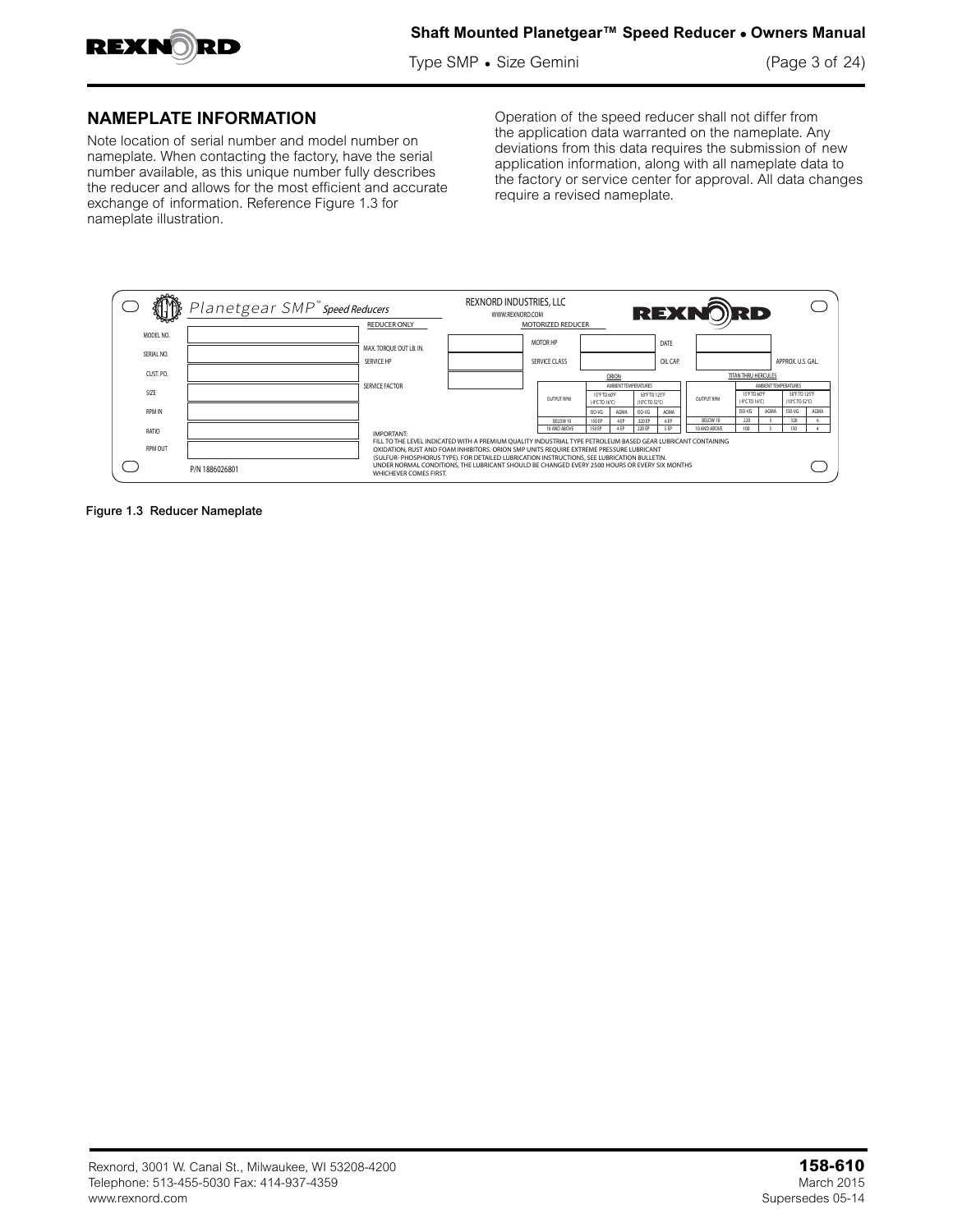**Owners Manual • Shaft Mounted Planetgear™ Speed Reducer**

(Page 4 of 24) Type SMP • Size Gemini



## **Section II — Installation**

WELDING — Do not weld on the gear drive or accessories without prior approval from the Factory. Welding on the drive may cause distortion of the housing or damage to the bearings and gear teeth. Welding without prior approval could void the warranty.

EFFECTS OF SOLAR ENERGY — Special measures should be taken to protect drives operating in direct sunlight at ambient temperatures over 100°F (38°C). This protection can consist of a canopy over the drive or reflective paint on the drive. If neither is possible, a heat exchanger or other cooling device may be required to prevent the reducer sump temperature from exceeding the allowable maximum oil temperature of 200°F (93°C).

## **2.1 HANDLING OF SPEED REDUCER**

Remove top motor mount plate. Using lifting chains of ample strength, hook through the lifting holes located on the input side top motor mount bracket, and through the lifting holes located on the torque arm, reference Figure 2.1a. For reducer component weights, reference Table 1 (Page 21). In order to prevent shifting during suspension, make sure the reducer is properly secured and balanced.

*WARNING: To avoid personal injury or product damage, never attempt to lift the reducer using any method other than the one stated above in Section 2.1 "Handling of Speed Reducer".*



Figure 2.1a Speed Reducer Handling



Figure 2.1B Driven Shaft Detail

## **2.2 REDUCER MOUNTING**

Prior to installing the drive, verify the driven shaft for proper dimensions. Dimensions are found in Table 6, Page 21. Verify that dimensions SA, SA1, and SA2 are within the allowable range. When dimensions are verified, proceed with the installation.

1. Insert torque arm mounting pins in torque arm on reducer; reference Figure 2.2a.



Figure 2.2a Insertion of Torque Arm Pins in Torque Arm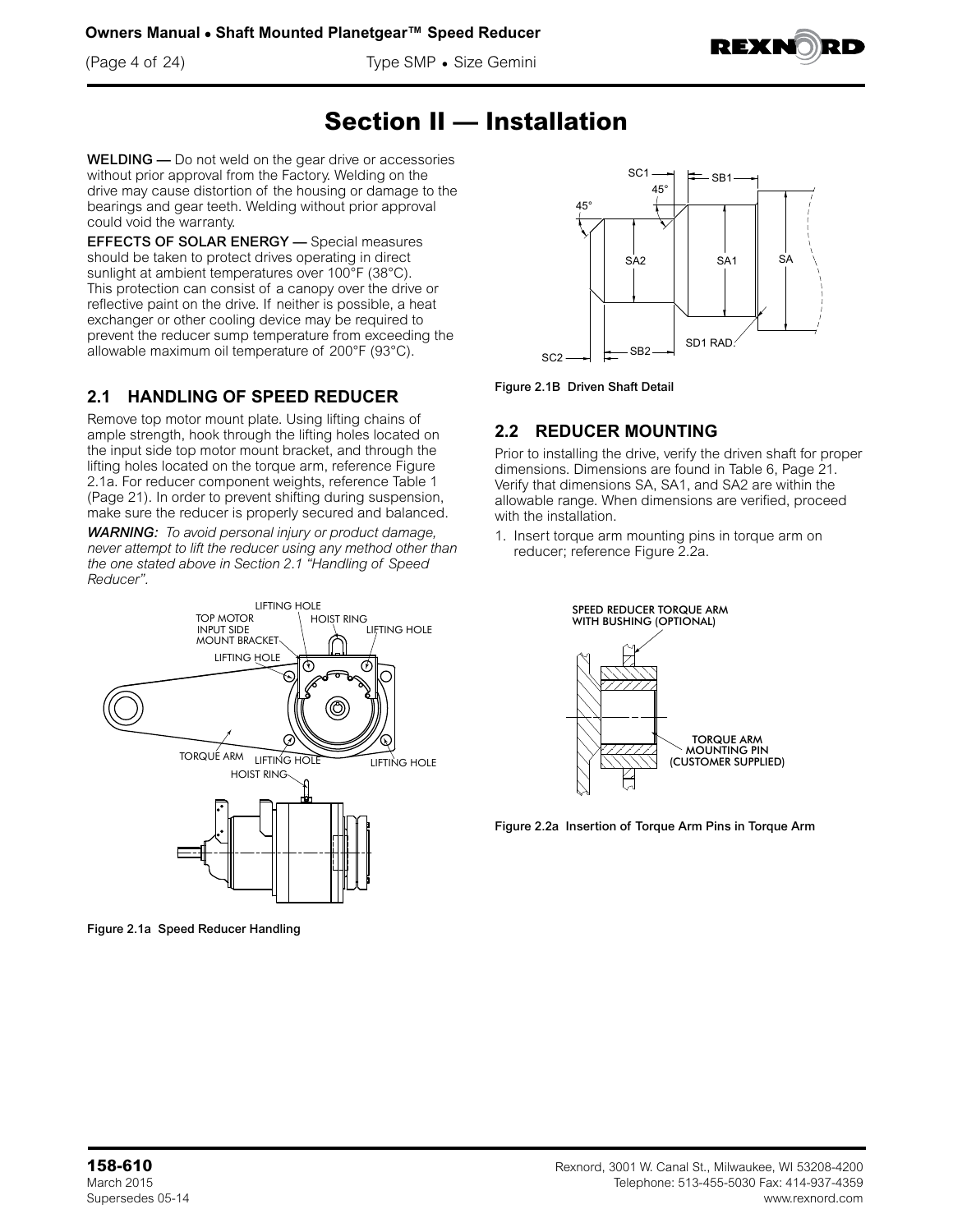

Type SMP • Size Gemini (Page 5 of 24)

#### 2. Installation Of Shrink Disc:

- a. Remove shipping spacers and screws, if used, provided for protection during transportation.
- b. Check if supplied locking screw threads, screw head bearing area and the tapers of the inner rings are lubricated. If not, lubricate them with a molybdenum disulfide grease such as Molykote Gn Paste.
- c. Slide Shrink Disc over the output shaft. The outer surface of the output shaft can be greased. NOTE: The output shaft bore and the shaft that the reducer will be mounted to SHOULD NOT be greased. Reference Figure 2.2b. To facilitate installation of the shrink disk on output shaft, pry open the inner ring split with a flat screwdriver while installing.

Important: Never tighten locking screws before shaft is inside the hub, otherwise plastic deformation of the hub projection may occur. The hub projection may occur.



Figure 2.2b Placement of Shrink Disc onto Output Shaft

d. Degrease output shaft bore and shaft seat. Lift reducer; reference Section 2.1. Align output shaft/ shrink disc with the driven shaft.

NOTE: Due to tight tolerances between shaft, it is useful to attach two levelling hoists to the reducer, one at the input side bracket and another one at torque arm to aid in precision alignment. These hoists are intended only for levelling and should not fully support the unit.

e. Insert shaft or slide output shaft over the shaft until fully seated against driven shaft shoulder.

- f. Take any three or four locking screws equally spaced and snug them up to establish a parallel or perpendicular position of Shrink Disc collars relative to output shaft shoulder. This will properly seat the collars on the taper of the inner ring and avoid cocking of the collars.
- g. Using a torque wrench, tighten all locking screws gradually and all the way around in either clockwise or counterclockwise sequence (not in diametrically opposite sequence).
- h. Tighten locking screws to 362 ft-lb of torque.
- 3. Align mounting holes of mounting pins to the mounting holes of the torque arm bracket.
- 4. Tighten the bolts with washers, shimming if necessary. Reference Table 2 (Page 21) for recommended bolt torques. Reference Figure 2.2c.



Figure 2.2c Mounting of Torque Arm Pins to Torque Arm Bracket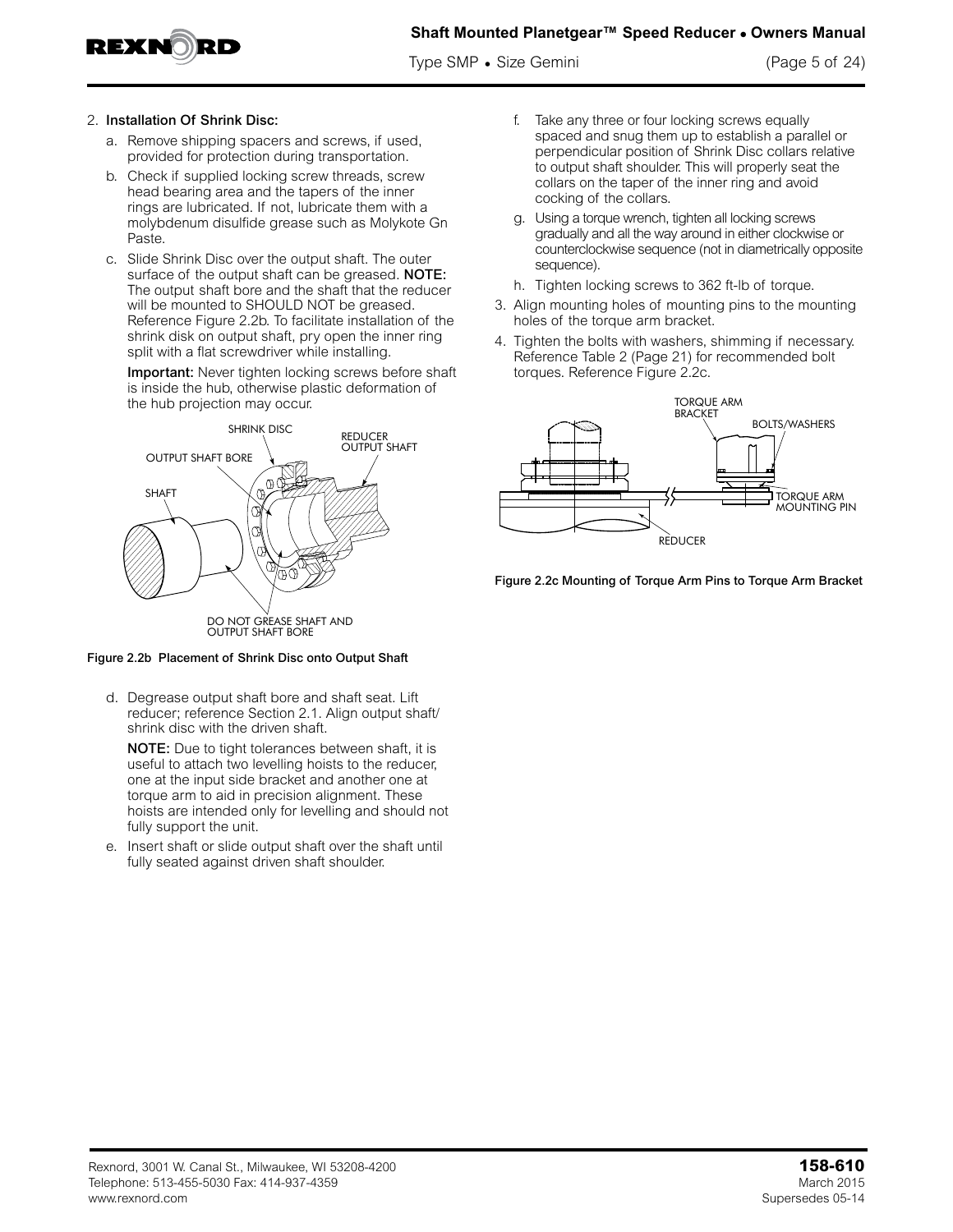(Page 6 of 24) Type SMP • Size Gemini



## **2.3 MOTOR MOUNTING**

*WARNING: When the Rexnord Planetgear speed reducer is connected to a motor or driven equipment through the use of couplings, sprockets, gears, or belt drives, all rotating parts must be properly guarded with guarding that conforms to OSHA requirements to prevent personal injury or property damage.*

#### **2.3.1 INSTALLING TOP MOTOR MOUNT PLATE**

- 1. Place top motor mounting plate/cap screw assembly onto the mounting brackets so that the part number on the plate is towards the output end of the reducer; reference Figure 2.3.1a.
- 2. Attach the third nut loosely onto each cap screw to hold the mounting plate/caps crew assembly onto mounting brackets; reference Figure 2.3.1b.









## **2.3.2 SPROCKETS OR SHEAVES**

Prior to installing sprockets or sheaves, review the manufacturer's requirements for chain or belt tension and required alignment. When mounting the sprocket or sheave to the shaft, locate it as close as possible to the reducer. This will minimize the overhung load and prolong bearing life.

When using a Planetgear motor mount accessory, the belt tension can be changed by varying the height of the motor mount plate. This can be done by adjusting the four threaded support bolts. Reference Figure 2.3.2.

NOTE: Mount sheaves and belts as close to the reducer as possible to avoid undue overhung loading on the bearings.



Figure 2.3.2 Planetgear Top Motor Mount

## **2.3.3 INSTALLING MOTOR**

- 1. Loosely attach motor to mounting holes drilled in the top motor mounting plate using Grade 5 or equivalent bolts.
- 2. Check sheave alignment:

*Sheave alignment should be checked by placing a straight edge or tight cord across the sheave faces so that it touches all four points of contact as illustrated in Figure 2.3.3. Ordinarily, a misalignment of more than one-half of one degree (one-eighth inch in one foot) will adversely affect belt life. Improper sheave alignment produces uneven wear on one side of the belt, causes the belt to roll over in the sheave or throws all the load on one side of the belt, stretching or breaking the cords on that side.*

3. Tighten motor bolts. Reference Table 2 (Page 21) for recommended bolt torques.



Figure 2.3.3 Alignment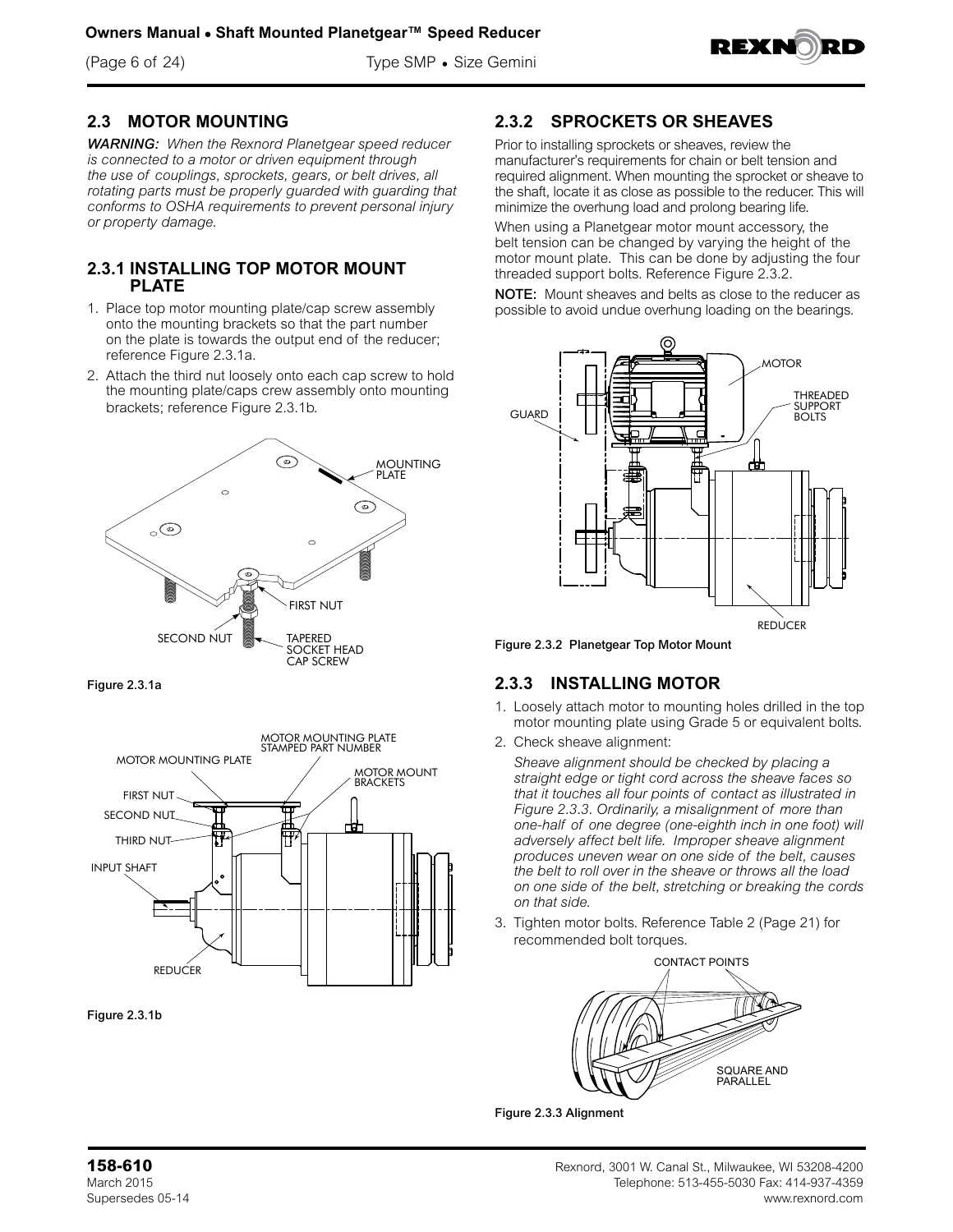

Type SMP • Size Gemini (Page 7 of 24)



## **Section III — Lubrication**

### **INTRODUCTION**

Carefully follow instructions on the drive nameplate, warning tags and installation manuals furnished with the drive. Failure to follow instructions will void warranty.

Lubricants listed in this manual are typical products ONLY and should not be construed as exclusive recommendations. Industrial type rust and oxidation inhibited (R & O), industrial type extreme pressure (EP) or industrial type micropitting resistant gear lubricants are the recommended gear lubricants. They can be formulated using petroleum or synthetic base stocks.

Summary of allowable lubricant types by unit size can be found in Table 1.

The section on food grade lubricants provides guidance in selecting lubricants for applications needing this class of lubricants. Food grade lubricants are formulated using petroleum or different types of synthetic base stocks.

#### **Table 1 — Summary of Allowable Lubricant Types for Planetgear SMP** units<sup>4</sup>

| <b>Unit Size</b> | <b>Allowable Lubricant Types</b>                                               |
|------------------|--------------------------------------------------------------------------------|
| <b>Orion</b>     | <b>Extreme Pressure, Micropitting Resistant</b>                                |
| Titan            | Rust & Oxidation Inhibited, Extreme Pressure,<br><b>Micropitting Resistant</b> |
| Jupiter          | Rust & Oxidation Inhibited, Extreme Pressure,<br><b>Micropitting Resistant</b> |
| Gemini           | Rust & Oxidation Inhibited, Extreme Pressure,<br><b>Micropitting Resistant</b> |
| <b>Hercules</b>  | Rust & Oxidation Inhibited, Extreme Pressure,<br><b>Micropitting Resistant</b> |

 $\triangle$  Follow recommendations found in the Lubrication Section of this manual

## **LUBRICANT SELECTION PROCESS**

- 1. Refer to Tables 3 and 4 for proper lubricant viscosity grade based on ambient temperature range.
- 2. Refer to Table 2 for summary of lubricant types.
- 3. Using proper lubricant table and viscosity grade, select desired lubricant manufacturer and name.
- 4. Refer to nameplate for approximate oil capacity to purchase.

#### **Table 2 — Summary of Lubricant Type and Greases**

| <b>Petroleum-Based</b>                                                                                                  |  |  |  |  |  |  |
|-------------------------------------------------------------------------------------------------------------------------|--|--|--|--|--|--|
| R&O Inhibited<br>Micropitting Resistant<br>See Table 5C<br>Extreme Pressure (EP)<br>See Table 5B<br>See Table 5A        |  |  |  |  |  |  |
| Synthetic Lubricant, Polyalphaolefin Type (PAO)                                                                         |  |  |  |  |  |  |
| R&O Inhibited<br><b>Micropitting Resistant</b><br>Extreme Pressure (EP)<br>See Table 6C<br>See Table 6B<br>See Table 6A |  |  |  |  |  |  |
| <b>Conventional Grease</b><br>See Table 7                                                                               |  |  |  |  |  |  |
| <b>Food Grade Lubricant &amp; Grease</b><br>See Page 14                                                                 |  |  |  |  |  |  |

### **VISCOSITY (IMPORTANT)**

The proper viscosity grade for petroleum-based lubricants is found in Table 3. For synthetic lubricant viscosity grades, refer to Table 4 and the "Synthetic Lubricants" paragraphs. Viscosity grade is determined by ambient air temperature in the immediate vicinity of the gear drive. Lubricant selections must have a pour point at least 10°F (5.5°C) below the expected minimum ambient starting temperature.

### **LUBRICANT TYPES**

#### PETROLEUM-BASED LUBRICANTS (TABLES 5A, 5B, &

5C) — Industrial type petroleum-based rust and oxidation inhibited (R & O) lubricants are the most common and readily available general purpose gear lubricants.

SYNTHETIC-BASED LUBRICANTS (TABLES 6A, 6B, & 6C) — Synthetic lubricants of the polyalphaolefin (PAO) type are recommended for cold climate operation, high temperature applications, extended temperature range (all season) operation and/or extended lubricant change intervals. The proper viscosity grade of lubricants is given in Table 4. Usable temperature ranges can sometimes be widened if specific application conditions are known.

*WARNING: Polyalkylene glycol (PAG) based synthetic lubricants cannot be used in Planetgear units.*

EXTREME PRESSURE (EP) LUBRICANTS (TABLES 5B & 6B) — For highly loaded drives or for drives loaded in excess of original estimates, industrial-type petroleum EP lubricants are preferred. EP lubricants are manufactured from petroleum or synthetic base lubricants. Anti-scuff is another term used to describe EP lubricants.

MICROPITTING RESISTANT LUBRICANTS (TABLES 5C & 6C) — Micropitting resistant lubricants are specially developed for surface hardened gearing commonly used in modern industrial gear drives. These lubricants contain additives to resist formation of micropitting and other conventional forms of gear wear. Generally these lubricants are available in limited number of viscosity grades.

*WARNING: LUBRICANTS IN FOOD PROCESSING INDUSTRY— Generally, conventional gear lubricants are classified as H2 by NSF (National Sanitation Foundation) since they contain harmful substances and should not be used in the food processing industry. Lubricants registered as H1 by NSF are suitable for food processing applications.*

CLIMATE CONDITIONS — Ambient temperature in immediate vicinity of gear drive is very important for determining viscosity grade. Table 3 provides viscosity grade selections for petroleum-based lubricants. See Table 4 for synthetic lubricants.

## **OIL LEVELS**

From the nameplate, determine the quantity of oil needed. Fill reducer to the oil fill plug as described in the Maintenance section (Section V) of this manual.

**NOTE:** Quantities are approximate. Always fill drive to the specified level.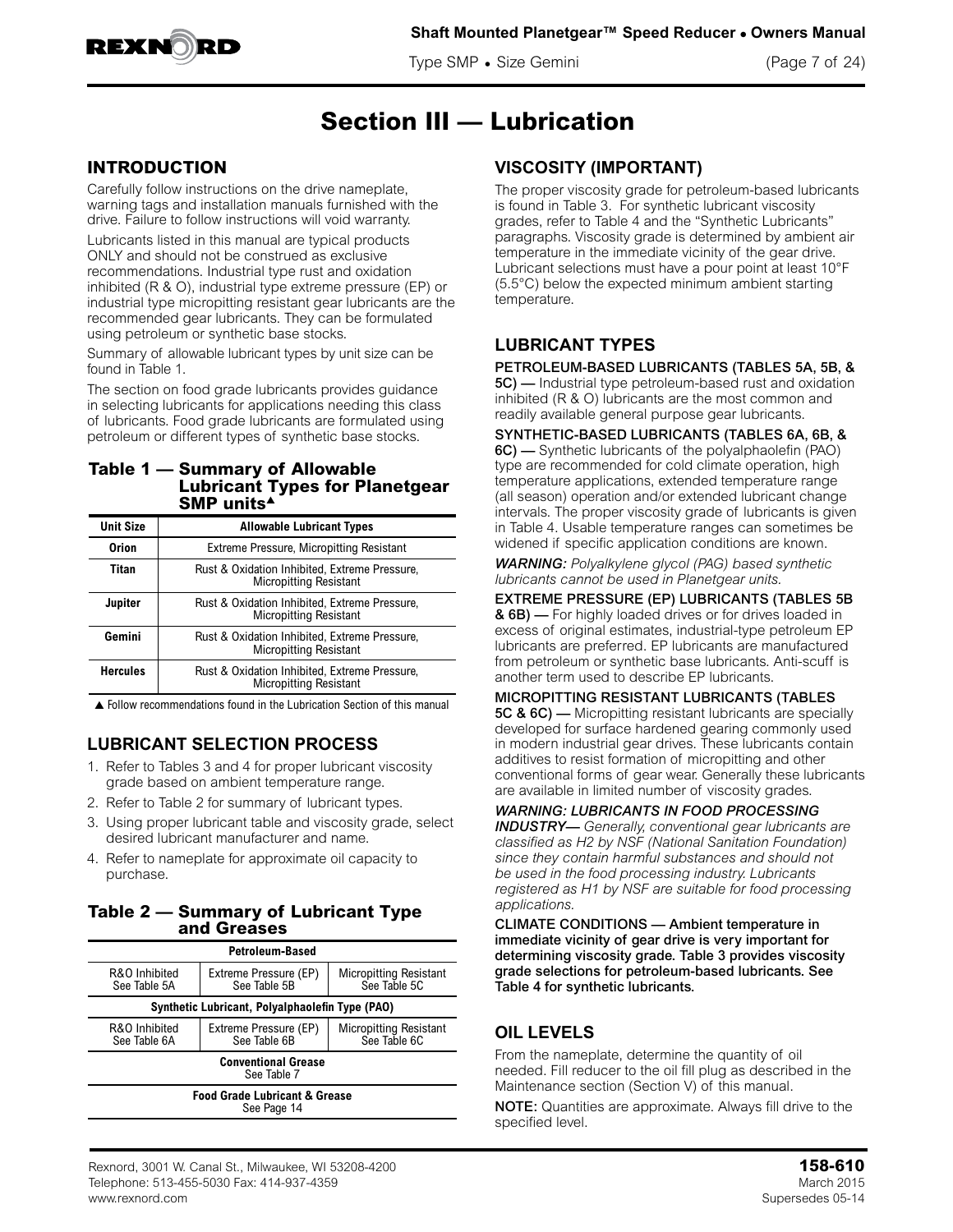(Page 8 of 24) Type SMP • Size Gemini



|  | <b>TABLE 3 - Viscosity Grade</b><br><b>Recommendation For</b><br><b>Petroleum-Based Lubricants</b> |
|--|----------------------------------------------------------------------------------------------------|
|  | <b>AMRIENT TEMPERATIIRES</b>                                                                       |

|                                   |               | <b>AMBIENT TEMPERATURES</b>                                            |                                                                         |      |  |  |
|-----------------------------------|---------------|------------------------------------------------------------------------|-------------------------------------------------------------------------|------|--|--|
| <b>Output</b><br>Speed            |               | $+15^{\circ}$ to $+60^{\circ}$ F<br>$(-10^{\circ}$ to $+15^{\circ}$ C) | +50 $\degree$ to +125 $\degree$ F<br>$(+10^{\circ}$ to $+50^{\circ}$ C) |      |  |  |
|                                   | <b>ISO-VG</b> | AGMA                                                                   | <b>ISO-VG</b>                                                           | AGMA |  |  |
| <b>RPM</b><br><b>Below 10</b>     | 220           | 5                                                                      | 320                                                                     | 6    |  |  |
| <b>10 RPM</b><br><b>And Above</b> | 3<br>100      |                                                                        | 150                                                                     |      |  |  |

## **LUBRICANT ANALYSIS AND CHANGES**

OIL ANALYSIS REPORT — Checking oil conditions at regular intervals is recommended. Analyze oil samples approximately every 1,000 hours for petroleum lubricants or every 3,000 hours for synthetic lubricants. In the absence of more specific limits, the guidelines listed below may be used to indicate when to change petroleum or polyalphaolefin type synthetic lubricants:

- 1. Water content is greater than 500 ppm (parts per million) (0.05%).
- 2. Iron content exceeds 150 ppm.
- 3. Silicon (dust/dirt) exceeds 25 ppm, above reference sample from new oil container.
- 4. Copper content exceeds 75 ppm.
- 5. TAN (Total Acid Number) 50% increase above reference sample from new oil container.
- 6. Viscosity changes more than  $\pm 15\%$ .
- 7. Solid particle contamination code exceeds 25/22/18 for particle sizes ≥4/≥6/≥14 microns, respectively per ISO 4406.

Laboratory analysis is recommended for optimum lubricant life and gear drive performance. Oil samples should be taken from the oil level hole, not the drain hole.

PETROLEUM LUBRICANTS — In the absence of oil analysis, change gear oils every 6 months or 2,500 operating hours, whichever occurs first. Change oil more frequently when gear drives operate in extremely humid, chemical or dust laden atmospheres. In these cases, lubricants should be changed every 3 to 4 months or 1,500 to 2,000 hours. If the drive is operated in an area where temperatures vary with the seasons, change the oil viscosity grade to suit the temperature, refer to Table 3. Generally lubricant suppliers can test oil from the drive periodically and recommend economical change schedules.

SYNTHETIC LUBRICANTS - In the absence of oil analysis, synthetic lube change intervals can be extended to 8,000 hours depending upon operating temperatures. Laboratory analysis is recommended for optimum lubricant life and drive performance. Change lube with change in ambient temperature, if required. Refer to Table 4.

|                                        | <b>Cold Climates</b> |                                                  |        |                                                       | <b>Normal Climates</b>     |                  |               |                                                                            |
|----------------------------------------|----------------------|--------------------------------------------------|--------|-------------------------------------------------------|----------------------------|------------------|---------------|----------------------------------------------------------------------------|
| <b>Ambient</b><br>Temperature<br>Range |                      | $-30^\circ$ to $+10^\circ$ F<br>(-34° to -12°C). |        | -15 $^{\circ}$ to +50 $^{\circ}$ F<br>(-26° to +10°C) | $0^\circ$ to $+80^\circ$ F | (-18° to +27°C). |               | +10 $^{\circ}$ to +125 $^{\circ}$ F<br>$(-12^{\circ}$ to +52 $^{\circ}$ C) |
|                                        | ISO-VG               | AGMA                                             | ISO-VG | AGMA                                                  | ISO-VG                     | AGMA             | <b>ISO-VG</b> | AGMA                                                                       |
| <b>Below 10 RPM</b>                    | 32                   |                                                  | 68     |                                                       | 150                        |                  | 320           |                                                                            |
| <b>10 RPM &amp;</b><br>Above           | 32                   |                                                  | 68     | ኅ                                                     | 150                        |                  | 220           |                                                                            |

## **Table 4 — Viscosity Grade Recommendation For Synthethic Lubricants**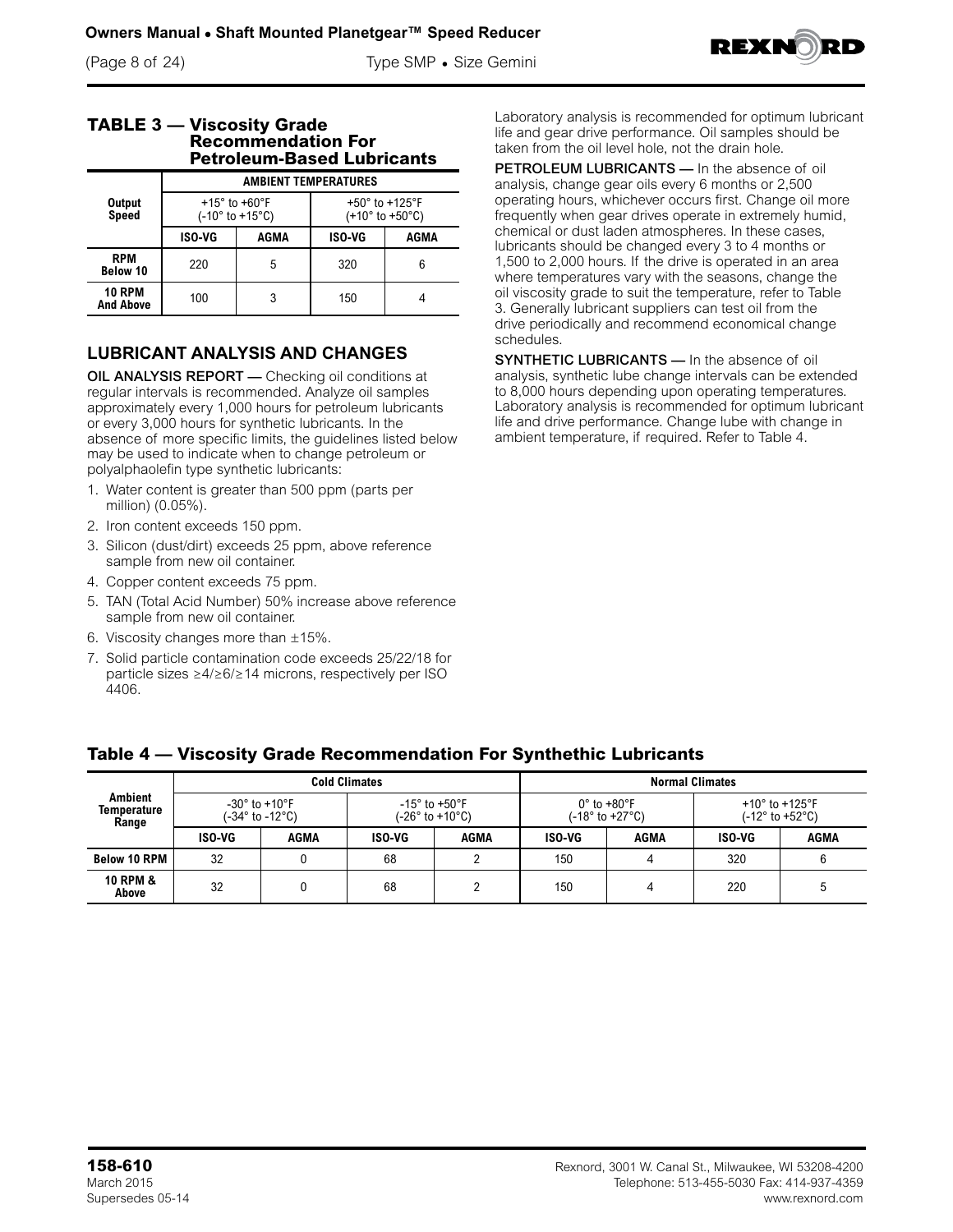

Type SMP • Size Gemini (Page 9 of 24)

## **Table 5A — Petroleum Based R&O (Rust & Oxidation) Inhibited Lubricants**<sup>s</sup>

Maximum Operating Temperature of Lubricants 200°F (93°C)

| <b>ISO Viscosity Grade</b>                                   | 100                                                                   | 150                                                                   | 220                                                                   | 320                                                 |
|--------------------------------------------------------------|-----------------------------------------------------------------------|-----------------------------------------------------------------------|-----------------------------------------------------------------------|-----------------------------------------------------|
| <b>AGMA Viscosity Grade</b>                                  | 3                                                                     |                                                                       | 5                                                                     | 6                                                   |
| Viscosity cSt @ 40°C                                         | $90 - 110$                                                            |                                                                       | 198-242                                                               | 288-352                                             |
| Viscosity SSU @ 100°F<br>417-510                             |                                                                       | 626-765                                                               | 918-1122                                                              | 1335-1632                                           |
| <b>Manufacturer</b>                                          | <b>Lubricant Name</b>                                                 | <b>Lubricant Name</b>                                                 | <b>Lubricant Name</b>                                                 | <b>Lubricant Name</b>                               |
| <b>Castrol Industrial Lubricants</b>                         | Hyspin AWS 100<br>Castrol Paradene R&O 100<br>Castrol Paradene AW 100 | Hyspin AWS 150<br>Castrol Paradene R&O 150<br>Castrol Paradene AW 150 | Hyspin AWS 220<br>Castrol Paradene R&O 220<br>Castrol Paradene AW 220 | Castrol Paradene R&O 320<br>Castrol Paradene AW 320 |
| Chevron / Texaco / Caltex<br>Rando HD 100                    |                                                                       | Rando HD 150                                                          | Rando HD 220                                                          | Rando HD 320                                        |
| Citgo Petroleum Corp.                                        | Pacemaker T 115                                                       | Pacemaker T 150                                                       | Pacemaker SD 220                                                      | Pacemaker SD 320                                    |
| DTE Heavy<br>Exxon Mobil / Esso<br>Vacuoline 525             |                                                                       | DTE Oil Extra Heavy<br>Vacuoline 528                                  | DTE OIL BB<br>Vacuoline 533                                           | DTE OIL AA<br>Vacuoline 537                         |
| <b>Petro-Canada Lubricants</b>                               | TurboFlo R&O 100                                                      |                                                                       | TurboFlo R&O 220                                                      | TurboFlo R&O 320                                    |
| Phillips 66 / Conoco /<br><b>76 Lubricants / Kendall</b>     | Multipurpose R&O 100                                                  | Multipurpose R&O 150                                                  | Multipurpose R&O 220                                                  | Multipurpose R&O 320                                |
| Shell Oil Co.                                                | Morlina S2 B 100<br>Morlina S2 BA 100                                 | Morlina S2 B 150<br>Morlina S2 BA 150                                 | Morlina S2 B 220<br>Morlina S2 BA 220                                 | Morlina S2 B 320<br>Morlina S2 BA 320               |
| <b>Total Lubricants USA /</b><br>Keystone Div. Penwalt Corp. | Azolla ZS 100                                                         | Cirkan ZS 150                                                         | Cirkan ZS 220                                                         | Cirkan ZS 320                                       |
| <b>Whitmore Manufacturing</b><br>Company                     | Hyperion 100                                                          | Hyperion 150                                                          | Hyperion 220                                                          | Hyperion 320                                        |

 $\triangle$  Minimum viscosity index of 90.

 $\blacksquare$  Kinematic viscosity in units of mm<sup>2</sup>/s is equivalent to cSt (centistokes).

## Table 5B - Petroleum Based EP (Extreme Pressure) Lubricants<sup>4</sup>

Maximum Operating Temperature of Lubricants 200°F (93°C)

| <b>ISO Viscosity Grade</b>                                   | 100                        | 150                          | 220                          | 320                          |
|--------------------------------------------------------------|----------------------------|------------------------------|------------------------------|------------------------------|
| <b>AGMA Viscosity Grade</b>                                  | 3                          | 4                            | 5                            | 6                            |
| Viscosity cSt $@$ 40°C                                       | $90 - 110$                 | 135-165                      | 198-242                      | 288-352                      |
| Viscosity SSU @ 100°F                                        | 417-510                    |                              | 918-1122                     | 1335-1632                    |
| <b>Manufacturer</b>                                          | <b>Lubricant Name</b>      | <b>Lubricant Name</b>        | <b>Lubricant Name</b>        | <b>Lubricant Name</b>        |
| <b>Castrol Industrial Lubricants</b>                         | Alpha SP 100               | Alpha SP 150                 | Alpha SP 220                 | Alpha SP 320                 |
| Chevron / Texaco / Caltex                                    | Meropa 100                 | Meropa 150<br>Ultra Gear 150 | Meropa 220<br>Ultra Gear 220 | Meropa 320<br>Ultra Gear 320 |
| Citgo Petroleum Corp.<br>EP Compound 100                     |                            | EP Compound 150              | EP Compound 220              | EP Compound 320              |
| Exxon Mobil / Esso                                           | Mobilgear 600 XP 100       | Mobilgear 600 XP 150         | Mobilgear 600 XP 220         | Mobilgear 600 XP 320         |
| <b>Fuchs Lubricants Company</b>                              |                            |                              | GearMaster CLP Oils 220      |                              |
| <b>Kluber Lubrication</b>                                    | Kluberoil GEM 1 N 100      | Kluberoil GEM 1 N 150        |                              |                              |
| <b>Petro-Canada Lubricants</b>                               | Enduratex EP 100           | Enduratex EP 150             | Enduratex EP 220             | Enduratex EP 320             |
| Phillips 66 / Conoco /<br><b>76 Lubricants / Kendall</b>     | Extra Duty Gear Oil 100    | Extra Duty Gear Oil 150      | Extra Duty Gear Oil 220      | Extra Duty Gear Oil 320      |
| Shell Oil Co.                                                | Omala S <sub>2</sub> G 100 | Omala S <sub>2</sub> G 150   | Omala S <sub>2</sub> G 220   | Omala S <sub>2</sub> G 320   |
| <b>Total Lubricants USA /</b><br>Keystone Div. Penwalt Corp. | Carter EP 100              | Carter EP 150                | Carter EP 220                | Carter EP 320                |

▲ Minimum viscosity index of 90.<br>■ Kinematic viscosity in units of mm<sup>2</sup>/s is equivalent to cSt (centistokes).

## Table 5C - Petroleum Based Micropitting Resistant Lubricants  $\triangle$

Maximum Operating Temperature of Lubricants 200°F (93°C)

|                                                                | $\sim$                |                       |                       |                       |
|----------------------------------------------------------------|-----------------------|-----------------------|-----------------------|-----------------------|
| <b>ISO Viscosity Grade</b>                                     | 100                   | 150                   | 220                   | 320                   |
| <b>AGMA Viscosity Grade</b>                                    |                       |                       |                       |                       |
| Viscosity cSt $@$ 40 $°C$ <sup><math>\blacksquare</math></sup> | $90 - 110$            | 135-165               | 198-242               | 288-352               |
| Viscosity SSU @ 100°F                                          | 417-510               | 626-765               | 918-1122              | 1335-1632             |
| <b>Manufacturer</b>                                            | <b>Lubricant Name</b> | <b>Lubricant Name</b> | <b>Lubricant Name</b> | <b>Lubricant Name</b> |
| <b>Kluber Lubrication</b>                                      | ---                   | ---                   | Kluberoil GEM 1 N 220 | Kluberoil GEM 1 N 320 |

▲ Minimum viscosity index of 90.<br>■ Kinematic viscosity in units of mm<sup>2</sup>/s is equivalent to cSt (centistokes).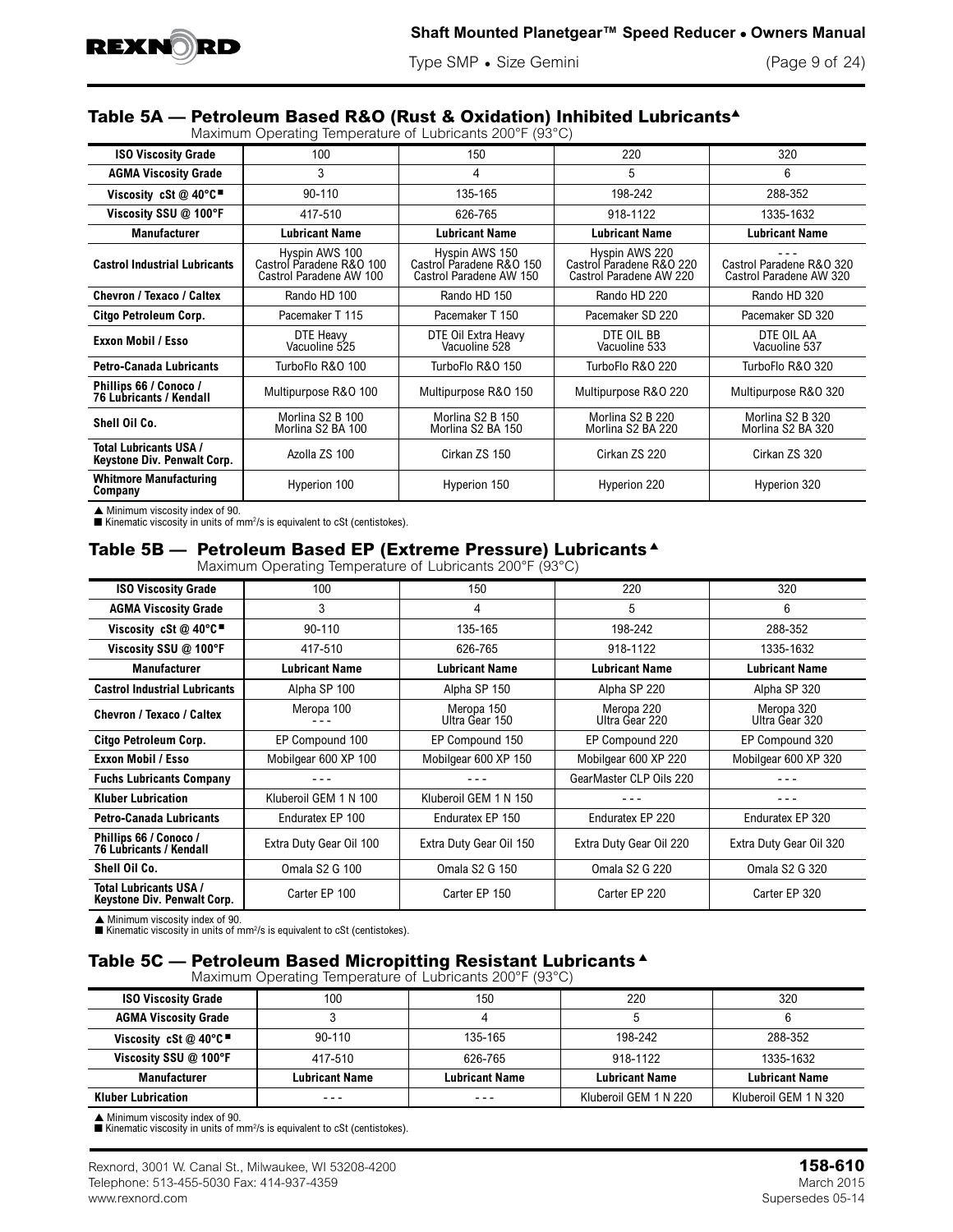

## **Table 6A — Synthetic PAO (Polyalphaolefin) R&O (Rust & Oxidation) Inhibited Lubricants** <sup>s</sup>

| <b>ISO Viscosity Grade</b>                               | 32                                  | 68                                  | 150                                   | 220                                   | 320                                   |
|----------------------------------------------------------|-------------------------------------|-------------------------------------|---------------------------------------|---------------------------------------|---------------------------------------|
| <b>AGMA Viscosity Grade</b>                              | 0                                   | 2                                   | 4                                     | 5                                     | 6                                     |
| Viscosity cSt @ 40°C                                     | 28.8-35.2                           | 61.2-74.8                           | 135-165                               | 198-242                               | 288-352                               |
| Viscosity SSU @ 100°F                                    | 134-164                             | 284-347                             | 626-765                               | 918-1122                              | 1335-1632                             |
| <b>Manufacturer</b>                                      | Lubricant Name                      | <b>Lubricant Name</b>               | <b>Lubricant Name</b>                 | <b>Lubricant Name</b>                 | <b>Lubricant Name</b>                 |
| <b>Castrol Industrial</b><br>Lubricants                  | Alphasyn T 32<br>Castrol Isolube 32 | Alphasyn T 68<br>Castrol Isolube 68 | Alphasyn T 150<br>Castrol Isolube 150 | Alphasyn T 220<br>Castrol Isolube 220 | Alphasyn T 320<br>Castrol Isolube 320 |
| Chevron / Texaco / Caltex                                | Cetus HiPerSYN Oil 32               | Cetus HiPerSYN Oil 68               | Cetus HiPerSYN Oil 150                | Cetus HiPerSYN Oil 220                | Cetus HiPerSYN Oil 320                |
| Citgo Petroleum Corp.                                    | ---                                 | CITGEAR Synthetic HT 68             | CITGEAR Synthetic HT 150              | CITGEAR Synthetic HT 220              | CITGEAR Synthetic HT 320              |
| <b>Exxon Mobil / Esso</b>                                | Mobil SHC 624                       | Mobil SHC 626                       | Mobil SHC 629                         | Mobil SHC 630                         | Mobil SHC 632                         |
| <b>Kluber Lubrication</b>                                |                                     | Klubersynth G 4 68                  | Klubersynth G 4 150                   | Klubersynth G 4 220                   |                                       |
| <b>Petro-Canada Lubricants</b>                           | Synduro SHB 32                      | Synduro SHB 68                      | Synduro SHB 150                       | Synduro SHB 220                       |                                       |
| Phillips 66 / Conoco /<br><b>76 Lubricants / Kendall</b> |                                     | Syncon R&O 68                       | Syncon R&O 150 <sup>+</sup>           | Syncon R&O 220 <sup>+</sup>           | Syncon R&O 320 <sup>+</sup>           |
| Shell Oil Co.                                            |                                     | Morlina S4 B 68                     | Morlina S4 B 150                      | Morlina S4 B 220                      | Morlina S4 B 320                      |

▲ Minimum viscosity index of 130. Consult lubricant supplier/manufacturer for maximum operating temperature.<br>■ Kinematic viscosity in units of mm<sup>2</sup>/s is equivalent to cSt (centistokes).<br>◆ Minimum viscosity index of 120.

#### **Table 6B — Synthetic PAO (Polyalphaolephin) EP (Extreme Pressure) Lubricants** <sup>s</sup>

| <b>ISO Viscosity Grade</b>                        | 32                    | 68                           | 150                                       | 220                                       | 320                                       |
|---------------------------------------------------|-----------------------|------------------------------|-------------------------------------------|-------------------------------------------|-------------------------------------------|
| <b>AGMA Viscosity Grade</b>                       | $\mathbf{0}$          | 2                            | 4                                         | 5                                         | 6                                         |
| Viscosity cSt @ 40°C"                             | 28.8-35.2             | 61.2-74.8                    | 135-165                                   | 198-242                                   | 288-352                                   |
| Viscosity SSU @ 100°F                             | 134-164               | 284-347                      | 626-765                                   | 918-1122                                  | 1335-1632                                 |
| <b>Manufacturer</b>                               | <b>Lubricant Name</b> | <b>Lubricant Name</b>        | <b>Lubricant Name</b>                     | <b>Lubricant Name</b>                     | <b>Lubricant Name</b>                     |
| <b>Castrol Industrial</b><br>Lubricants           |                       | Castrol Isolube EP 68        | Alphasyn EP 150<br>Castrol Isolube EP 150 | Alphasyn EP 220<br>Castrol Isolube EP 220 | Alphasyn EP 320<br>Castrol Isolube EP 320 |
| Chevron / Texaco / Caltex                         | - - -                 |                              | Tegra Synthetic Gear Lubricant 150        | Tegra Synthetic Gear Lubricant 220        | Tegra Synthetic Gear Lubricant 320        |
| Citgo Petroleum Corp.                             | - - -                 | CITGEAR Synthetic EP Gear 68 | CITGEAR Synthetic EP Gear 150             | CITGEAR Synthetic EP Gear 220             | CITGEAR Synthetic EP Gear 320             |
| <b>Exxon Mobil / Esso</b>                         | - - -                 |                              | Mobil SHC Gear 150                        | Mobil SHC Gear 220                        | Mobil SHC Gear 320                        |
| <b>Fuchs Lubricants</b><br>Company                |                       |                              |                                           | Renolin Unisyn CLP 220                    | Renolin Unisyn CLP 320                    |
| <b>Kluber Lubrication</b>                         | - - -                 | - - -                        | Klubersynth EG 4 150                      | Klubersynth EG 4 220                      | Klubersynth EG 4 320                      |
| Petro-Canada<br>Lubricants                        |                       |                              | Enduratex Synthetic EP 150                | Enduratex Synthetic EP 220                | Enduratex Synthetic EP 320                |
| Phillips 66 / Conoco /<br>76 Lubricants / Kendall |                       |                              | Syncon EP Plus Gear Oil 150               | Syncon EP Plus Gear Oil 220               | Syncon EP Plus Gear Oil 320               |
| Shell Oil Co.                                     | - - -                 | Omala S4 GX 68               | Omala S4 GX 150                           | Omala S4 GX 220                           | Omala S4 GX 320                           |
| Whitmore<br>Manufacturing<br>Company              |                       |                              | Decathlon HD 150                          | Decathlon HD 220                          | Decathlon HD 320                          |

▲ Minimum viscosity index of 130. Consult lubricant supplier/manufacturer for maximum operating temperature.<br>■ Kinematic viscosity in units of mm<sup>2</sup>/s is equivalent to cSt (centistokes).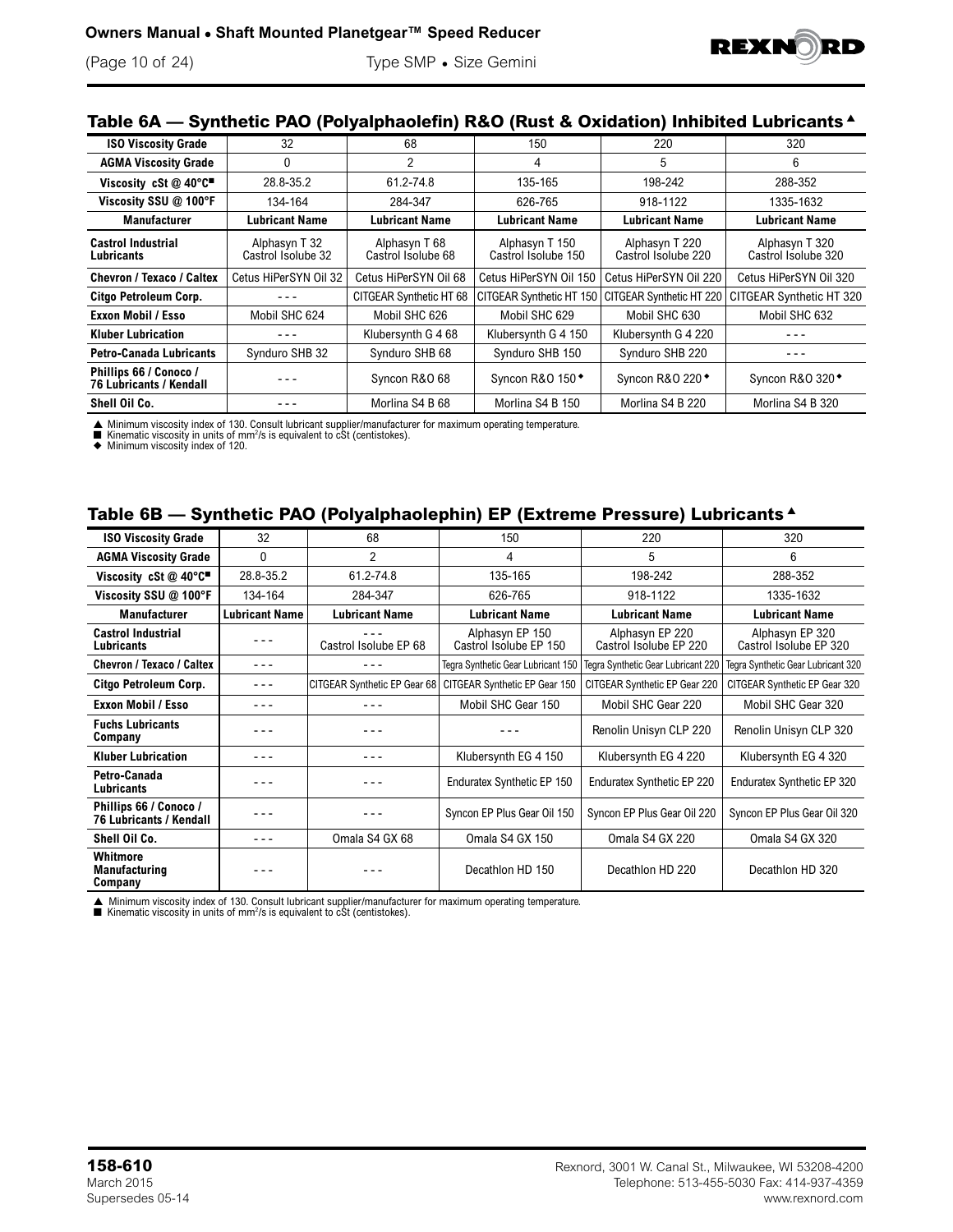Type SMP • Size Gemini (Page 11 of 24)

### **Table 6C — Synthetic PAO (Polyalphaolephin) Micropitting Resistant Lubricants** <sup>s</sup>

| <b>ISO Viscosity Grade</b>                               | 32                    | 68                    | 150                     | 220                     | 320                     |
|----------------------------------------------------------|-----------------------|-----------------------|-------------------------|-------------------------|-------------------------|
| <b>AGMA Viscosity Grade</b>                              | 0                     | $\overline{2}$        | 4                       | 5                       | 6                       |
| Viscosity cSt @ 40°C                                     | 28.8-35.2             | 61.2-74.8             | 135-165                 | 198-242                 | 288-352                 |
| Viscosity SSU @ 100°F                                    | 134-164               | 284-347               | 626-765                 | 918-1122                | 1335-1632               |
| <b>Manufacturer</b>                                      | <b>Lubricant Name</b> | <b>Lubricant Name</b> | <b>Lubricant Name</b>   | <b>Lubricant Name</b>   | <b>Lubricant Name</b>   |
| Chevron / Texaco / Caltex                                |                       | - - -                 | - - -                   | - - -                   | Pinnacle WM 320         |
| <b>Exxon Mobil / Esso</b>                                | - - -                 | - - -                 | - - -                   | - - -                   | Mobil SHC Gear 320 WT   |
| <b>Kluber Lubrication</b>                                | - - -                 | - - -                 | Klubersynth GEM 4 N 150 | Klubersynth GEM 4 N 220 | Klubersynth GEM 4 N 320 |
| <b>Petro-Canada Lubricants</b>                           | ---                   | - - -                 |                         | - - -                   | Harnex 320              |
| Phillips 66 / Conoco /<br><b>76 Lubricants / Kendall</b> |                       | - - -                 |                         |                         | Syncon WTL 320          |
| <b>Whitmore Manufacturing</b><br>Company                 |                       |                       | Decathlon F 150         | Decathlon F 220         | Decathlon F 320         |

Minimum viscosity index of 130. Consult lubricant supplier/manufacturer for maximum operating temperature.

E Kinematic viscosity in units of  $mm^2/s$  is equivalent to cSt (centistokes).

## **GREASE PURGED SEALS**

All drives are furnished with grease purged seals which minimize the entry of contaminants and abrasive dusts into the drive. Drives are shipped with NLGI #2 grade grease in the seal housing cavities unless otherwise specified.

Whenever changing oil in the drive, purge the seals with one of the NLGI #2 grade greases listed in Table 7. Depending upon the degree of contamination, periodically (at least every six months), purge contaminated grease from seals by slowly pumping fresh bearing grease through the seal, WITH HAND GREASE GUN, until fresh grease flows out along the shaft. Wipe off purged grease.

*CAUTION: Rapid regreasing with a power grease gun can force grease inward past the seals and plug the oil drain back system causing seal leaks.*

*WARNING: Greases in Table 7 contain harmful substances and are not allowed in the food processing industry. If grease could contaminate the product, as in the food and drug industries, the grease originally supplied with gear drive must be removed and replaced with a grease listed in Table 13. Simply purging grease with a grease gun will not remove all grease and cross-contamination will likely occur. Grease registered as H1 by NSF, (National Sanitation Foundation) is suitable for food processing applications.*

## Table 7 — Conventional Grease<sup> $\triangle$ </sup> for **Grease Purged Seals**

0° to +200°F (-18° to +93°C)

| <b>Manufacturer</b>                                      | Grease Name                             |
|----------------------------------------------------------|-----------------------------------------|
| <b>Chevron / Texaco / Caltex</b>                         | Multifak EP 2                           |
| Citgo Petroleum Corp.                                    | Lithoplex RT 2<br>Premium I ithium FP 2 |
| <b>ExxonMobil / Esso</b>                                 | Mobilux EP 2                            |
| <b>Petro-Canada Lubricants</b>                           | <b>Precision General Purpose EP2</b>    |
| Phillips 66 / Conoco /<br><b>76 Lubricants / Kendall</b> | <b>Multiplex Red</b>                    |
| Shell Oil Co.                                            | Gadus S2 V100 - 2                       |
| Total Lubricants USA /<br>Keystone Div. Penwalt Corp.    | Multis 2 or Multis FP 2                 |

▲ Not Suitable for Food Grade Applications

Grease application or re-lubrication should be done at temperatures above 20°F (-7°C). If grease must be applied below 20°F (-7°C) consult lubricant supplier for recommendations.

## **STORED & INACTIVE GEAR DRIVES**

Refer to Section VII (Storage Procedures) for details on stored & inactive gear drives.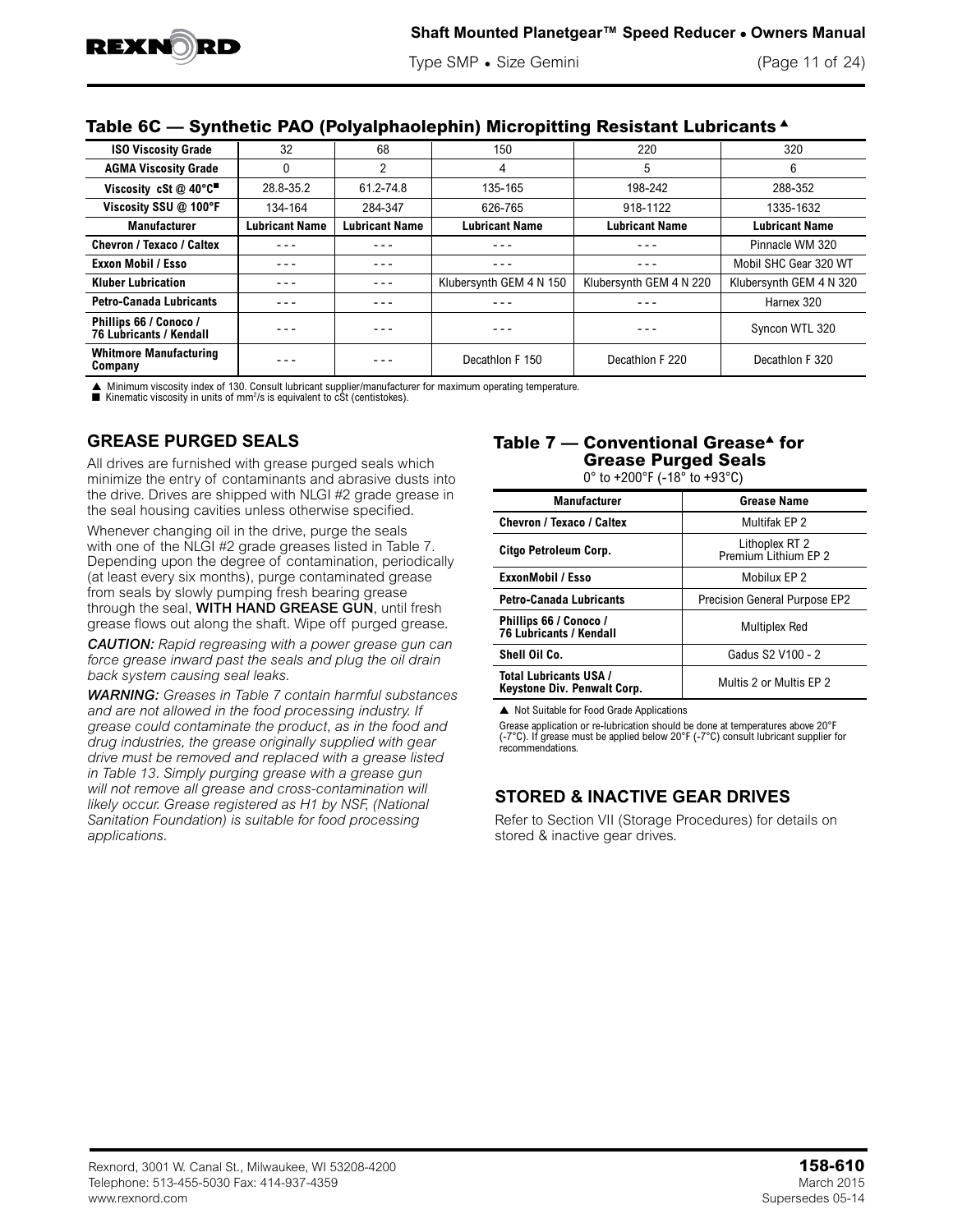(Page 12 of 24) Type SMP • Size Gemini



## **FOOD GRADE LUBRICANTS**

Guidance for selecting petroleum-based and syntheticbased food grade lubricants are shown below in Table 8. For general lubrication guideline, refer to the first part of the "Lubrication Recommendation" section.

#### **FOOD GRADE LUBRICANT SELECTION PROCESS**

- 1. Refer to Tables 9 and 10 for proper lubricant viscosity grade based on ambient temperature range.
- 2. Refer to Table 8 for summary of lubricant types.
- 3. Using proper lubricant table and viscosity grade, select desired lubricant manufacturer and name.
- 4. Refer to nameplate for approximate oil capacity to purchase.

#### **Table 8 — Summary of Food Grade Lubricants and Greases**

| Petroleum-Based                                 |  |  |
|-------------------------------------------------|--|--|
| Extreme Pressure (EP)<br>See Table 11B          |  |  |
| Synthetic Lubricant, Polyalphaolefin Type (PAO) |  |  |
| Extreme Pressure (EP)<br>See Table 12B          |  |  |
| <b>Food Grade Grease</b><br>See Table 13        |  |  |
|                                                 |  |  |

### FOOD GRADE LUBRICANTS (TABLES 11A, 11B,

12A, 12B, & 13) — Food grade lubricants are a class of lubricants registered as H1 by NSF (National Sanitation Foundation). They contain base stock and additives which comply with Food and Drug Administration Title 21 CFR 178.3570 regulations for lubricants with incidental food contact. Base stock can be petroleum oil or different types of synthetic lubricant. Food grade lubricants are not the same as biodegradable or environmentally friendly lubricants.

Rust and corrosion inhibitors used to protect gear drives during shipment are not qualified as food grade fluids. Flush out inhibitor oil before filling with food grade lubricant.

Tables 11A, 11B, 12A, 12B, & 13 list food grade lubricants that have performance properties meeting Rexnord specifications. They are not exclusive recommendations but serve as a guide for making proper lubricant selections.

CLIMATE CONDITIONS — Ambient temperature in immediate vicinity of gear drive is very important for determining viscosity grade. Table 9 provides viscosity grade selections for petroleum-based lubricants. See Table 10 for synthetic lubricants.

#### **TABLE 9 — Viscosity Grade Recommendation For Food Grade Petroleum-Based Lubricants**

|                                   | <b>AMBIENT TEMPERATURES</b>  |                 |                                                                     |      |  |
|-----------------------------------|------------------------------|-----------------|---------------------------------------------------------------------|------|--|
| Output<br><b>Speed</b>            | $+15^\circ$ to $+60^\circ$ F | (-10° to +15°C) | $+50^\circ$ to $+125^\circ$ F<br>$(+10^{\circ}$ to $+50^{\circ}$ C) |      |  |
|                                   | <b>ISO-VG</b>                | AGMA            | <b>ISO-VG</b>                                                       | AGMA |  |
| <b>RPM</b><br>Below 10            | 220                          | 5               | 320                                                                 |      |  |
| <b>10 RPM</b><br><b>And Above</b> | 100                          | 3               | 150                                                                 |      |  |

## **Table 10 — Viscosity Grade Recommendation For Food Grade Synthethic Lubricants**

| <b>Cold Climates</b>                   |        |                                                       |        |                                                      | <b>Normal Climates</b> |                                                                  |        |                                                                           |
|----------------------------------------|--------|-------------------------------------------------------|--------|------------------------------------------------------|------------------------|------------------------------------------------------------------|--------|---------------------------------------------------------------------------|
| <b>Ambient</b><br>Temperature<br>Range |        | -30 $^{\circ}$ to +10 $^{\circ}$ F<br>(-34° to -12°C) |        | $-15^{\circ}$ to $+50^{\circ}$ F<br>(-26° to +10°C). |                        | $0^\circ$ to $+80^\circ$ F<br>$(-18^{\circ}$ to $+27^{\circ}$ C) |        | +10 $^{\circ}$ to +125 $^{\circ}$ F<br>$(-12^{\circ}$ to $+52^{\circ}$ C) |
|                                        | ISO-VG | AGMA                                                  | ISO-VG | AGMA                                                 | ISO-VG                 | AGMA                                                             | ISO-VG | AGMA                                                                      |
| <b>Below 10 RPM</b>                    | 32     |                                                       | 68     |                                                      | 150                    |                                                                  | 320    |                                                                           |
| <b>10 RPM &amp;</b><br>Above           | 32     |                                                       | 68     | ◠                                                    | 150                    |                                                                  | 220    |                                                                           |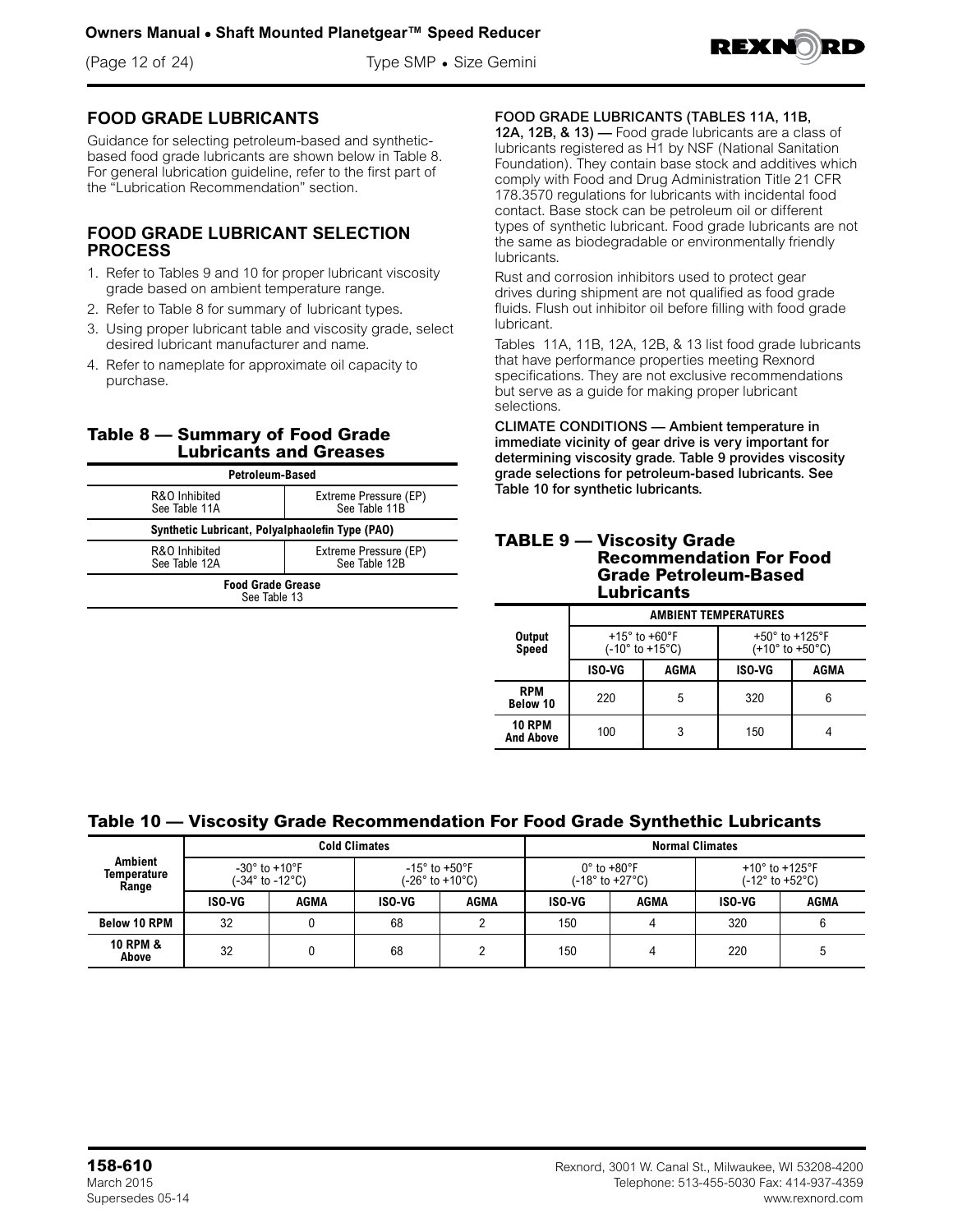

Type SMP • Size Gemini (Page 13 of 24)

## **LUBRICANT ANALYSIS AND CHANGES**

OIL ANALYSIS REPORT (FOOD GRADE) — Checking oil conditions at regular intervals is recommended. Analyze oil samples approximately every 1,000 hours for food grade petroleum lubricants or every 3,000 hours for food grade synthetic lubricants. In the absence of more specific limits, the guidelines listed below may be used to indicate when to change petroleum or polyalphaolefin type food grade lubricants:

- 1. Water content is greater than 500 ppm (parts per million) (0.05%).
- 2. Iron content exceeds 150 ppm.
- 3. Silicon (dust/dirt) exceeds 25 ppm, above reference sample from new oil container.
- 4. Copper content exceeds 75 ppm.
- 5. TAN (Total Acid Number) 50% increase above reference sample from new oil container.
- 6. Viscosity changes more than  $\pm 15\%$ .
- 7. Solid particle contamination code exceeds 25/22/18 for particle sizes ≥4/≥6/≥14 microns, respectively per ISO 4406.

Laboratory analysis is recommended for optimum lubricant life and gear drive performance. Oil samples should be taken from the oil level hole, not the drain hole.

PETROLEUM LUBRICANTS (FOOD GRADE) — In the absence of oil analysis, change gear oils every 6 months or 2,500 operating hours, whichever occurs first. Change oil more frequently when gear drives operate in extremely

humid, chemical, or dust laden atmospheres. In these cases, lubricants should be changed every 3 to 4 months or 1,500 to 2,000 hours. If the drive is operated in an area where temperatures vary with the seasons, change the oil viscosity grade to suit the temperature, refer to Table 9. Lubricant suppliers can test oil from the drive periodically and recommend economical change schedules.

SYNTHETIC LUBRICANTS (FOOD GRADE) — In the absence of oil analysis, synthetic lube change intervals can be extended to 8,000 hours depending upon operating temperatures. Laboratory analysis is recommended for optimum lubricant life and drive performance. Change lube with change in ambient temperature, if required. Refer to Table 10.

## **GREASE PURGED SEALS**

All drives are furnished with grease purged seals which minimize the entry of contaminants and abrasive dusts into the drive. Drives are shipped with NLGI #2 grade grease in the seal housing cavities unless otherwise specified.

Whenever changing oil in the drive, purge the seals with one of the NLGI #2 grade greases listed in Table 13. Depending upon the degree of contamination, periodically (at least every six months), purge the contaminated grease from seals by slowly pumping fresh bearing grease through the seal, WITH HAND GREASE GUN, until fresh grease flows out along the shaft. Wipe off purged grease.

## **Table 11A — Food Grade Petroleum Based R&O (Rust & Oxidation) Inhibited Lubricants — NSF (National Sanitation Foundation) H1 Registered**

| <b>Maximum operating Tomporature or Eubilounte Eco 1 (00 0)</b> |                       |                         |                         |                         |  |
|-----------------------------------------------------------------|-----------------------|-------------------------|-------------------------|-------------------------|--|
| <b>ISO Viscosity Grade</b>                                      | 100                   | 150                     | 220                     | 320                     |  |
| <b>AGMA Viscosity Grade</b>                                     |                       |                         | 5                       | 6                       |  |
| Viscosity cSt $@$ 40 $°C$ <sup><math>\blacksquare</math></sup>  | $90 - 110$            | 135-165                 | 198-242                 | 288-352                 |  |
| Viscosity SSU @ 100°F                                           | 417-510               | 626-765                 | 918-1122                | 1335-1632               |  |
| <b>Manufacturer</b>                                             | Lubricant Name        | Lubricant Name          | Lubricant Name          | <b>Lubricant Name</b>   |  |
| Bel-Ray Company, Inc.                                           |                       | No-Tox Gear Oil ISO 150 | No-Tox Gear Oil ISO 220 | No-Tox Gear Oil ISO 320 |  |
| <b>Kluber Lubrication</b>                                       | Paralig P 100         | Paralig P 150           |                         |                         |  |
| <b>Lubriplate Lubricants Co.</b>                                | Lubriplate FMO 500-AW | Lubriplate FMO 900-AW   | Lubriplate FMO 1100-AW  | Lubriplate FMO 1700-AW  |  |

Maximum Operating Temperature of Lubricants 200°F (93°C)

**Kinematic viscosity in units of mm<sup>2</sup>/s is equivalent to cSt (centistokes).** 

#### **Table 11B — Food Grade Petroleum-Based EP (Extreme Pressure) Type Lubricants — NSF (National Sanitation Foundation) H1 Registered** Maximum Operating Temperature of Lubricants 200°F (93°C)

| maximum operating remperature or Eabhoarto 200 + 100 O) |                       |                  |                       |                       |
|---------------------------------------------------------|-----------------------|------------------|-----------------------|-----------------------|
| <b>ISO Viscosity Grade</b>                              | 100                   | 150              | 220                   | 320                   |
| <b>AGMA Viscosity Grade</b>                             |                       |                  | b                     |                       |
| Viscosity cSt $@$ 40°C                                  | $90 - 110$            | 135-165          | 198-242               | 288-352               |
| Viscosity SSU @ 100°F                                   | 417-510               | 626-765          | 918-1122              | 1335-1632             |
| <b>Manufacturer</b>                                     | <b>Lubricant Name</b> | Lubricant Name   | <b>Lubricant Name</b> | <b>Lubricant Name</b> |
| Petro-Canada                                            | Purity FG EP 100      | Purity FG EP 150 | Purity FG EP 220      | Purity FG EP 320      |
| <b>Total Lubricants USA, Inc.</b>                       | Nevastane EP 100      | Nevastane EP 150 | Nevastane EP 220      | Nevastane EP 320      |

 $\blacksquare$  Kinematic viscosity in units of mm<sup>2</sup>/s is equivalent to cSt (centistokes).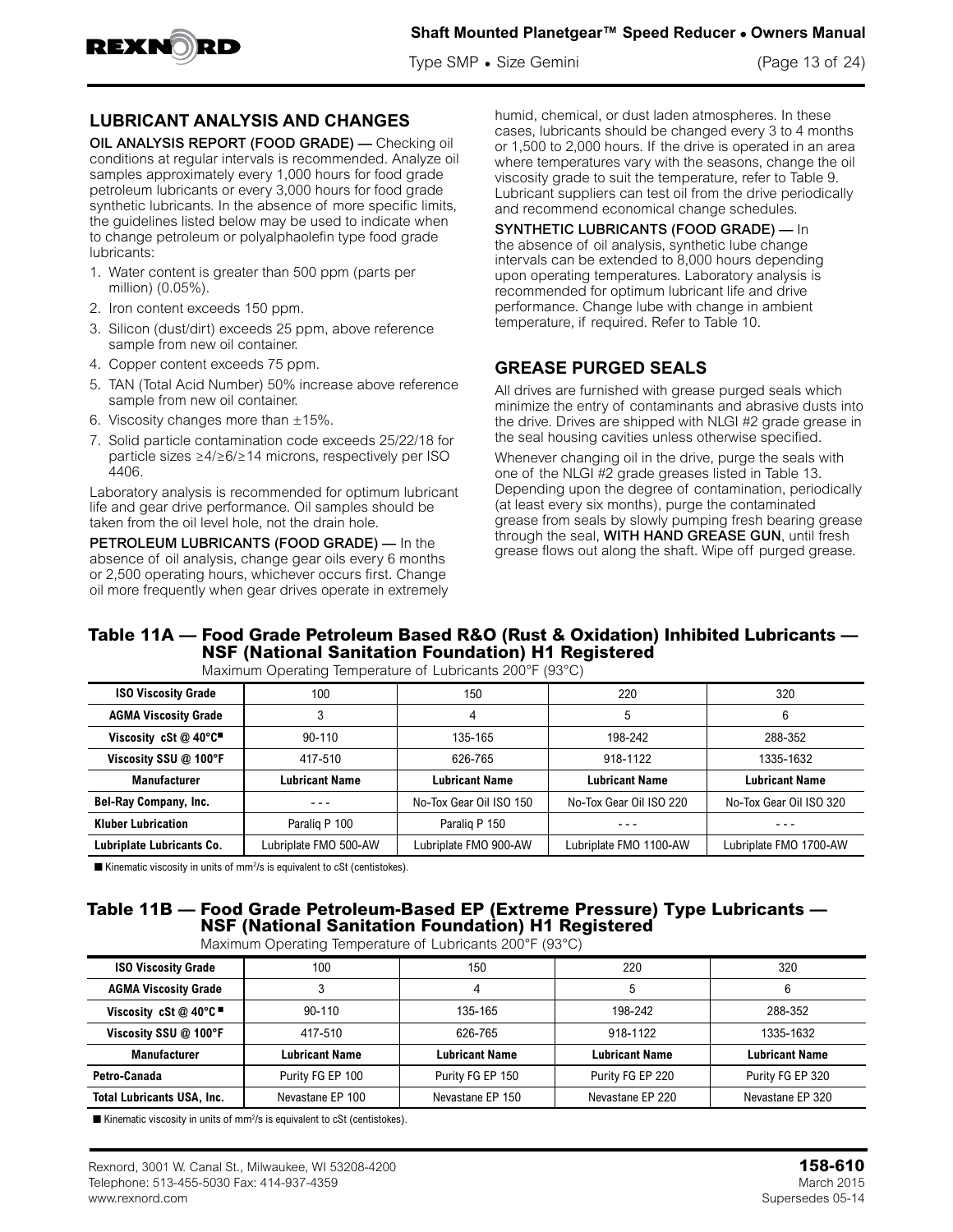

# (Page 14 of 24) Type SMP • Size Gemini

#### **Table 12A — Food Grade Synthetic PAO (Polyalphaolefin) R&O (Rust & Oxidation) Inhibited Lubricants — NSF (National Sanitation Foundation) H1 Registered** Maximum Operating Temperature of Lubricants 200°F (93°C)

| <b>ISO Viscosity Grade</b>        | 32                       | 68                       | 150                       | 220                       | 320                       |
|-----------------------------------|--------------------------|--------------------------|---------------------------|---------------------------|---------------------------|
| <b>AGMA Viscosity Grade</b>       | $\Omega$                 | っ                        | 4                         | 5                         | 6                         |
| Viscosity cSt @ 40°C"             | 28.8-35.2                | 61.2-74.8                | 135-165                   | 198-242                   | 288-352                   |
| Viscosity SSU @ 100°F             | 134-164                  | 284-347                  | 626-765                   | 918-1122                  | 1335-1632                 |
| <b>Manufacturer</b>               | <b>Lubricant Name</b>    | <b>Lubricant Name</b>    | <b>Lubricant Name</b>     | <b>Lubricant Name</b>     | <b>Lubricant Name</b>     |
| <b>ExxonMobil</b>                 | Mobil SHC Cibus 32       | Mobil SHC Cibus 68       | Mobil SHC Cibus 150       | Mobil SHC Cibus 220       | Mobil SHC Cibus 320       |
| <b>Kluber Lubrication</b>         | Kluberoil 4 UH1 N 32     | Kluberoil 4 UH1 N 68     | Kluberoil 4 UH1 N 150     | Kluberoil 4 UH1 N 220     | Kluberoil 4 UH1 N 320     |
| Lubriplate Lubricants Co.         | Lubriplate SFGO Ultra 32 | Lubriplate SFGO Ultra 68 | Lubriplate SFGO Ultra 150 | Lubriplate SFGO Ultra 220 | Lubriplate SFGO Ultra 320 |
| <b>Total Lubricants USA, Inc.</b> | Nevastane SL 32          | Nevastane SL 68          | Nevastane SL 150          | Nevastane SL 220          | Nevastane SL 320          |

 $\blacksquare$  Kinematic viscosity in units of mm<sup>2</sup>/s is equivalent to cSt (centistokes).

## **Table 12B — Food Grade Synthetic PAO (Polyalphaolefin) EP (Extreme Pressure) Type Lubricants — NSF (National Sanitation Foundation) H1 Registered**

| <b>ISO Viscosity Grade</b>                                     | 32             | 68                    | 150                   | 220                        | 320                   |
|----------------------------------------------------------------|----------------|-----------------------|-----------------------|----------------------------|-----------------------|
| <b>AGMA Viscosity Grade</b>                                    |                |                       |                       |                            |                       |
| Viscosity cSt $@$ 40 $°C$ <sup><math>\blacksquare</math></sup> | 28.8-35.2      | 61.2-74.8             | 135-165               | 198-242                    | 288-352               |
| Viscosity SSU @ 100°F                                          | 134-164        | 284-347               | 626-765               | 918-1122                   | 1335-1632             |
| <b>Manufacturer</b>                                            | Lubricant Name | <b>Lubricant Name</b> | <b>Lubricant Name</b> | <b>Lubricant Name</b>      | <b>Lubricant Name</b> |
| Petro-Canada                                                   | $- - -$        | ---                   | - - -                 | Purity FG Synthetic EP 220 | $- - -$               |

Maximum Operating Temperature of Lubricants 200°F (93°C)

 $\blacksquare$  Kinematic viscosity in units of mm<sup>2</sup>/s is equivalent to cSt (centistokes).

*CAUTION: Rapid regreasing with a power grease gun can force grease inward past the seals and plug the oil drain back system causing seal leaks.*

Greases in Table 7 contain harmful substances not allowed in the food processing industry. If grease could contaminate the product, as in the food and drug industries, the grease originally supplied with gear drive must be removed and replaced with grease listed in Table 13. Simply purging grease with grease gun will not remove all grease and cross-contamination will likely occur. Grease registered as H1 by NSF, (National Sanitation Foundation) is suitable for food processing applications.

## **STORED & INACTIVE GEAR DRIVES**

See Storage Procedures (Section VII).

*WARNING: Rust preventative oil or vapor-phase inhibitors are not H1 registered with the NSF (National Sanitation Foundation) as suitable for food processing applications. When Food Grade Lubricants are to be used, it is the end users responsibility to properly flush and prepare the drive for Food Grade service. Contact the lubricant manufacturer for specific information and flushing procedures.*

#### **Table 13 — Food Grade Grease for Grease Purged Seals — NSF (National Sanitation Foundation) H1 Registered**

0° to +200°F (-18° to +93°C)

| <b>Manufacturer</b>                               | Grease Name             |
|---------------------------------------------------|-------------------------|
| <b>Bel-Ray Company, Inc.</b>                      | No-Tox HD Grease 2      |
| Chevron USA, Inc. (Texaco/Caltex)                 | Chevron FM ALC EP 2     |
| <b>Exxon Mobil</b>                                | Mobil SHC Polyrex 462   |
| <b>Kluber Lubrication</b>                         | Klubersynth UH1 14-222  |
| Lubriplate                                        | Lubriplate FGL-2        |
| <b>Total Lubricants USA, Inc.</b>                 | Nevastane HT/AW 2       |
| Petro-Canada                                      | <b>Purity FG</b>        |
| Phillips 66 / Conoco /<br>76 Lubricants / Kendall | Food Machinery Grease 2 |

Grease application or re-lubrication should be done at temperatures above 20°F (-7°C). If grease must be applied below 20°F (-7°C) consult lubricant supplier for recommendations.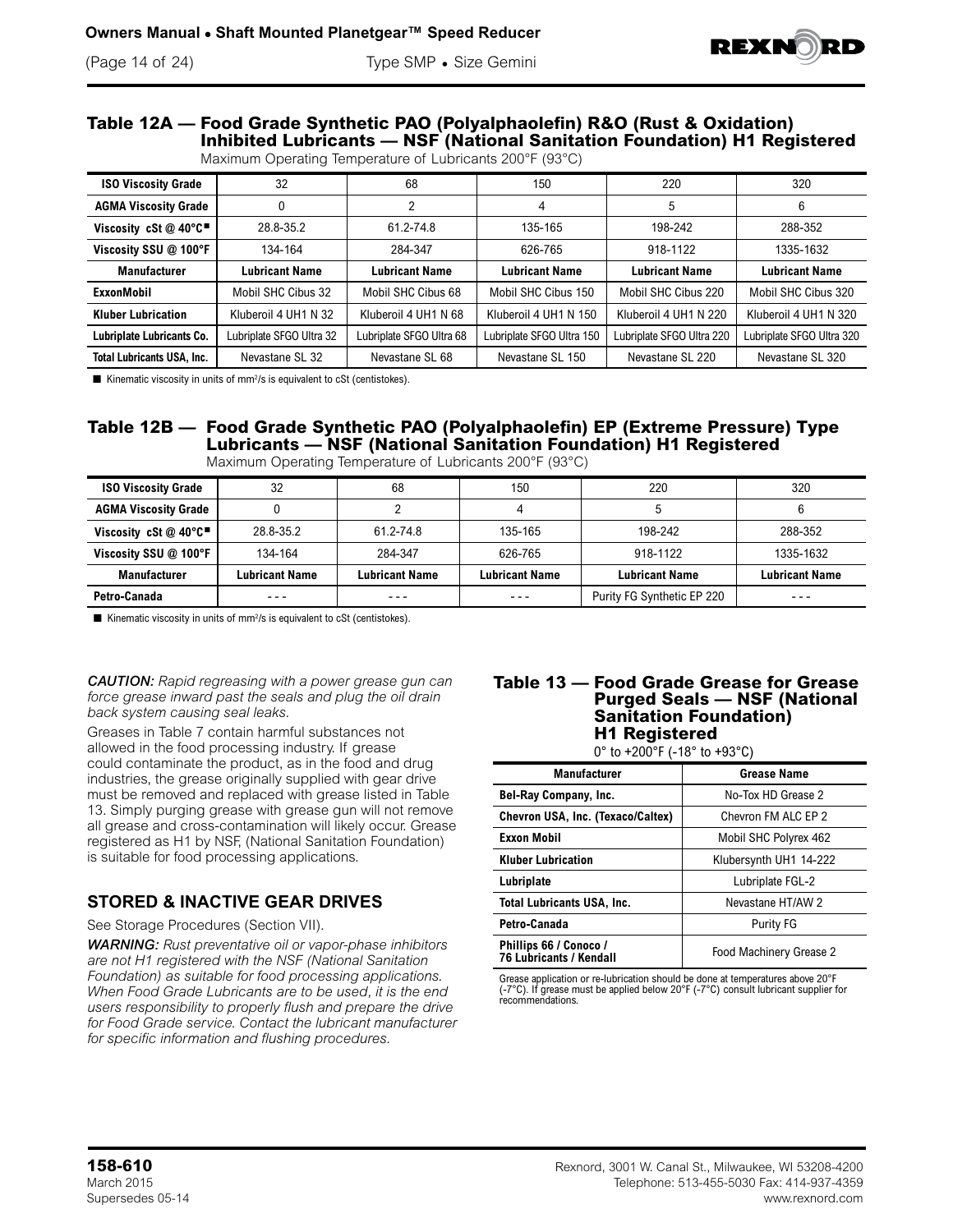

**Shaft Mounted Planetgear™ Speed Reducer • Owners Manual**

Type SMP • Size Gemini (Page 15 of 24)

## **Section IV — Start-Up**

*WARNING*: *Never operate the speed reducer at speeds and/or loads that exceed the limits specified on the nameplate. Exceeding these limits may result in personal injury or machinery damage. Check to insure that all rotating equipment is properly guarded according to OSHA standards.*

*CAUTION: All speed reducers are shipped without oil but may have been treated with a rust preventative oil. A vapor phase inhibitor may also be added. Be sure to fill the unit to the proper level prior to start-up.*

*WARNING: These corrosion inhibitors are not H1 registered with the NSF (National Sanitation Foundation) as suitable for food processing applications. When Food Grade Lubricants are to be used it is the end users responsibility to properly flush and prepare the drive for Food Grade service. Contact the lubricant manufacturer for specific information and flushing procedures.*

*CAUTION: When starting up new equipment, proceed cautiously.*

## **4.1 PRE-START-UP CHECKLIST**

- 1. Has the reducer been filled with the proper oil type and to the correct oil level?
- 2. Are all mounting bolts high strength (Grade 5) and tightened according to torque specifications in Table 2 (Page 21)?
- 3. Are reducer input shaft and motor shaft sheaves correctly mounted with full engagement and keys in place?
- 4. Are belts at correct tension?
- 5. Are sheave connections properly aligned and fastened?
- 6. Have all pipe plugs (oil fill, oil level, and oil drain) been inserted and properly tightened?
- 7. Have all electrical connections been made?
- 8. Does the motor shaft rotate in the proper direction?
- 9. Are all guards in place and properly secured?

## **4.2 INITIAL START-UP**

It is recommended that all Planetgear speed reducers be run-in for a period of time before introduction to full service. This will allow the gearing to mate properly prior to being exposed to any high load conditions. The following procedure is recommended for initial start-up.

## **4.2.1 PRIME MOVER**

The prime mover should be set up to maximize the amount of time necessary to get to the rated speed. This will avoid any instantaneous gear loads that could exceed the rating of the speed reducer or other components.

## **4.2.2 REDUCER ROTATION**

The input and output shafts of the reducer will rotate in the same direction.

## **4.2.3 START-UP**

Start the reducer under as light a load as possible. As the unit is brought up to normal operating speed, check for unusual noises, excessive vibration, or excessive heat and oil leakage. If any of these conditions exist, shut down the unit immediately and determine the cause of the problem. Refer to Troubleshooting (Section 8.0) for assistance.

## **4.3 POST START-UP CHECKLIST**

- 1. After approximately forty hours of use, check all mounting bolts and tighten as required. NOTE: Always recheck alignment after tightening.
- 2. The oil used in the initial start-up of a new speed reducer should be completely drained and replaced after 500 hours of use. A thorough cleaning of the gear case using a flushing oil should be performed to remove any foreign matter during the first oil change.
- 3. Check tension if using belts during the first 24-48 hours of run-in operation.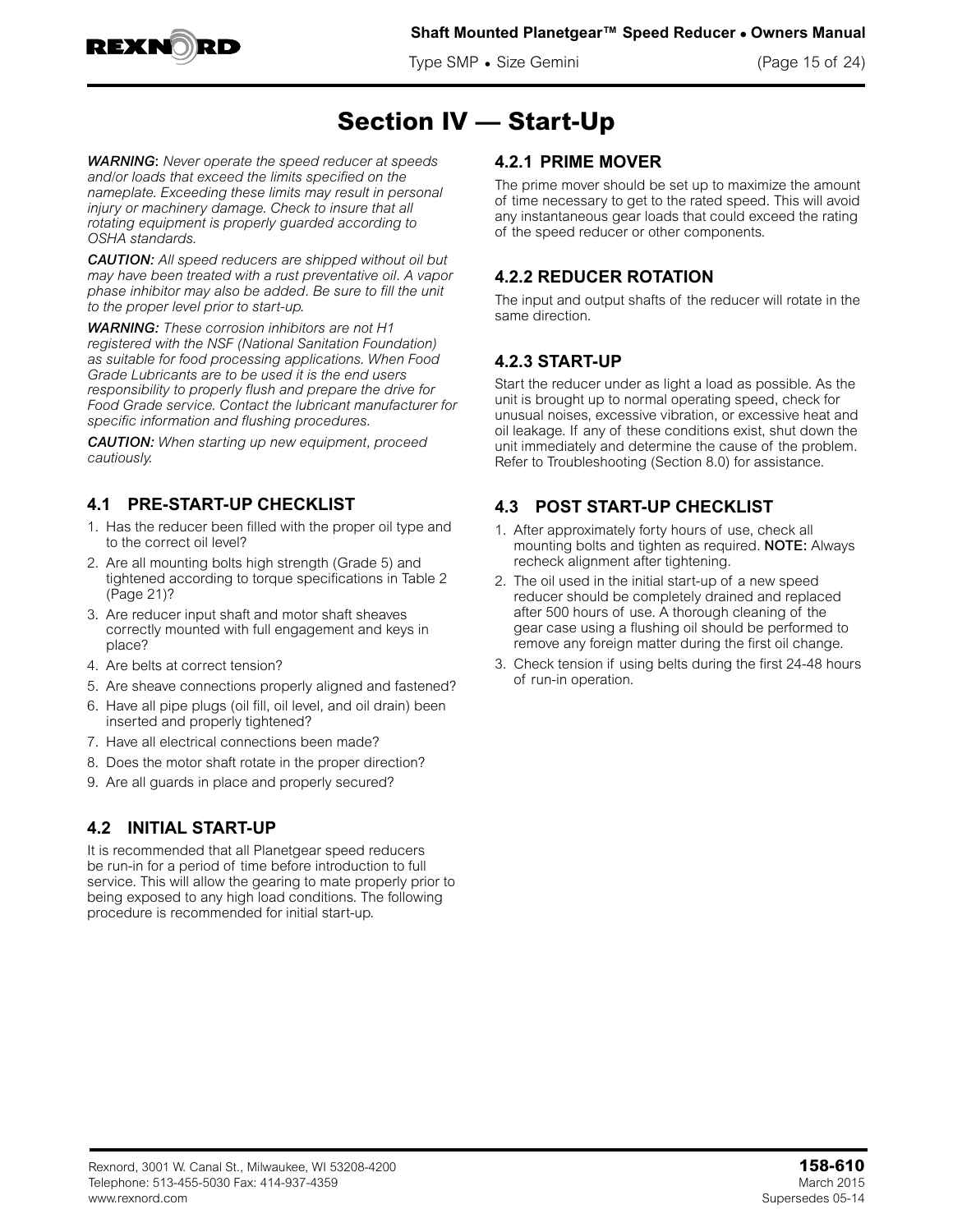



## **Section V — Maintenance**

*WARNING: DO NOT PERFORM ANY MAINTENANCE PROCEDURES WHILE SPEED REDUCER IS IN OPERATION. DOING SO MAY RESULT IN PERSONAL INJURY OR PROPERTY DAMAGE. TO INSURE SAFETY DURING MAINTENANCE, ACTIVATE ALL ELECTRICAL AND/OR MECHANICAL LOCKOUTS.*

## **5.1 FILLING REDUCER WITH OIL**

- 1. Chose correct oil type; reference Section 3.0.
- 2. Determine correct oil quantity; reference Nameplate.
- 3. Remove oil fill plug (vent plug) and one of the two oil level plugs; reference Figure 5.1.
- 4. Fill reducer at oil fill port.
- 5. Reducer oil capacity is reached when oil starts to pour out of the bottom of the level port. Allow several minutes for oil to settle, then recheck oil level. Add oil if necessary.

NOTE: Oil should be checked or added when reducer is at ambient temperature

*CAUTION*: *Underfilling reducer may cause product damage. Overfilling reducer may cause excessive oil temperatures.*

- 6. Replace oil level plug, sealing it in the process using thread sealant.
- 7. Replace oil fill plug (vent plug).
- 8. Start up reducer under a no load condition. Run reducer for a few minutes.
- 9. Stop reducer and recheck oil at the oil level port. If necessary, add oil.





## **5.2 DRAINING OIL FROM REDUCER**

*CAUTION*: *Care should be taken when removing the vent plug. If vent has been clogged, the possibility of pressurized air inside the speed reducer may exist. Once threads are free to hand rotate, place a heavy cloth over the vent plug and rotate counterclockwise until removed.*

*CAUTION: Oil may be hot. Do not drain until oil is at ambient or a safe temperature.*

- 1. Clean external surfaces to avoid contaminants from entering unit when plugs are removed.
- 2. Remove oil fill plug (vent plug) for ventilation; reference Figure 5.1.
- 3. With the proper size oil drain pan (reference oil quantity on nameplate) in place, remove one of the drain plugs.
- 4. After oil is removed, replace oil drain plug, sealing it in the process using thread sealant.
- 5. Reference Section 5.1 for filling reducer with oil.

## **5.3 ADDING GREASE TO REDUCER SEALS**

- 1. Clean grease inserts, reference Figure 5.1 for location.
- 2. Refer to the Lubrication section to determine the correct grease for the application. Attach grease gun to grease insert and pump grease into seal carrier.
- 3. Stop greasing when a sufficient amount of grease purges out of seal carrier next to shaft.
- 4. Clean purged grease from reducer.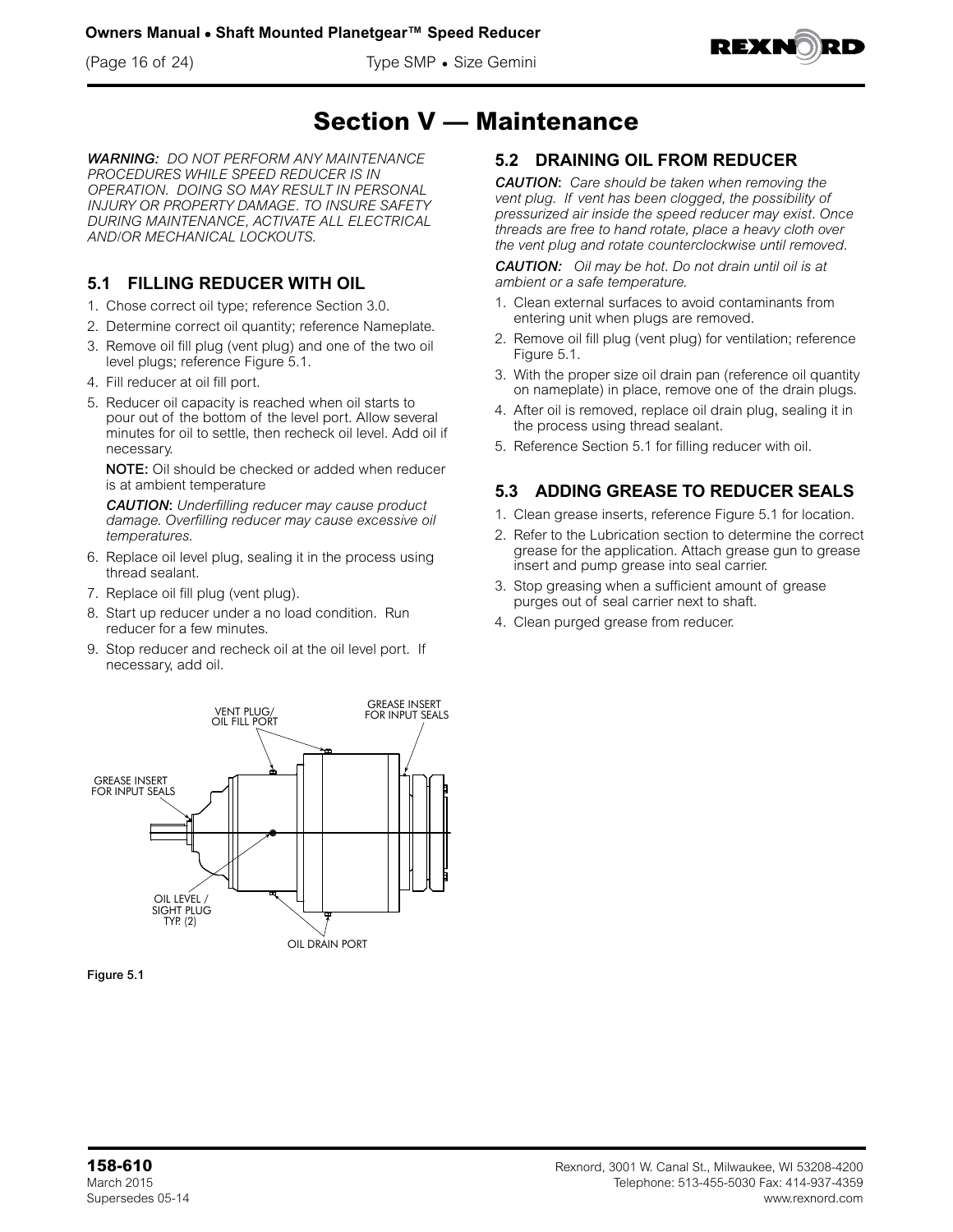

## **Section VI — Disassembly and Assembly Instructions**

For assembly drawings for the Gemini Shaft-Mount speed reducer, please see the assembly drawings included in the documentation that accompanies the reducer. This is a guide for disassembly, parts replacement, and reassembly. Note: If only replacing seals, they are housed in the seal carriers which can be removed from the reducer. To expedite service, when ordering parts or requesting information, supply the following information: model number, reducer size, ratio, serial number, HP, motor RPM, and the build date from the reducer nameplate. No ratio change should be made without first consulting a Planetgear representative. All bearings and seals used on standard Planetgear speed reducers are listed in Table 3 and Table 4 (Page 21).

## **REQUIRED EQUIPMENT**

Standard mechanic's tools: arbor press or hydraulic press, torque wrench, dial indicator with magnetic base, and hoist.

*CAUTION: Always take the necessary safety precautions when working with an arbor press, hydraulic press or with any hand tools.*

*WARNING: DO NOT PERFORM ANY MAINTENANCE PROCEDURES WHILE REDUCER IS IN OPERATION. DOING SO MAY RESULT IN PERSONAL INJURY OR PROPERTY DAMAGE. TO INSURE SAFETY DURING MAINTENANCE, ACTIVATE ALL ELECTRICAL AND/OR MECHANICAL LOCKOUTS.*

## **REMOVAL OF SHRINK DISC:**

- A. Gradually release locking screws all the way around. Initially each screw should be released about a quarter of a turn only. Thus tilting and jamming of the collar will be avoided. DO NOT remove screws completely at this time otherwise collar may spring off.
- B. Any rust formed adjacent to hub must be removed first. Once the screws are loose, remove shaft or pull output shaft from shaft.

### **DRIVE REMOVAL:**

- 1.) Loosen all shrink disc tightening bolts uniformly, one by one in a continuous sequence, about a quarter turn per round.
- 2.) Shrink disc should be able to move after bolts have been loosened.
- 3.) Utilize "hydraulic advantage" by accessing ports (1/8-27 NPT) located on hollow shaft face, and on outer diameter of hollow shaft (Figure 6.1).

Important: Do not use any force on the drive housing to remove unit.



Figure 6.1

## **REINSTALLATION OF SHRINK DISC:**

Upon removal of component, disassemble Shrink Disc. Clean and inspect all parts. Reinstall following the installation procedure beginning with step "b" of the appropriate section.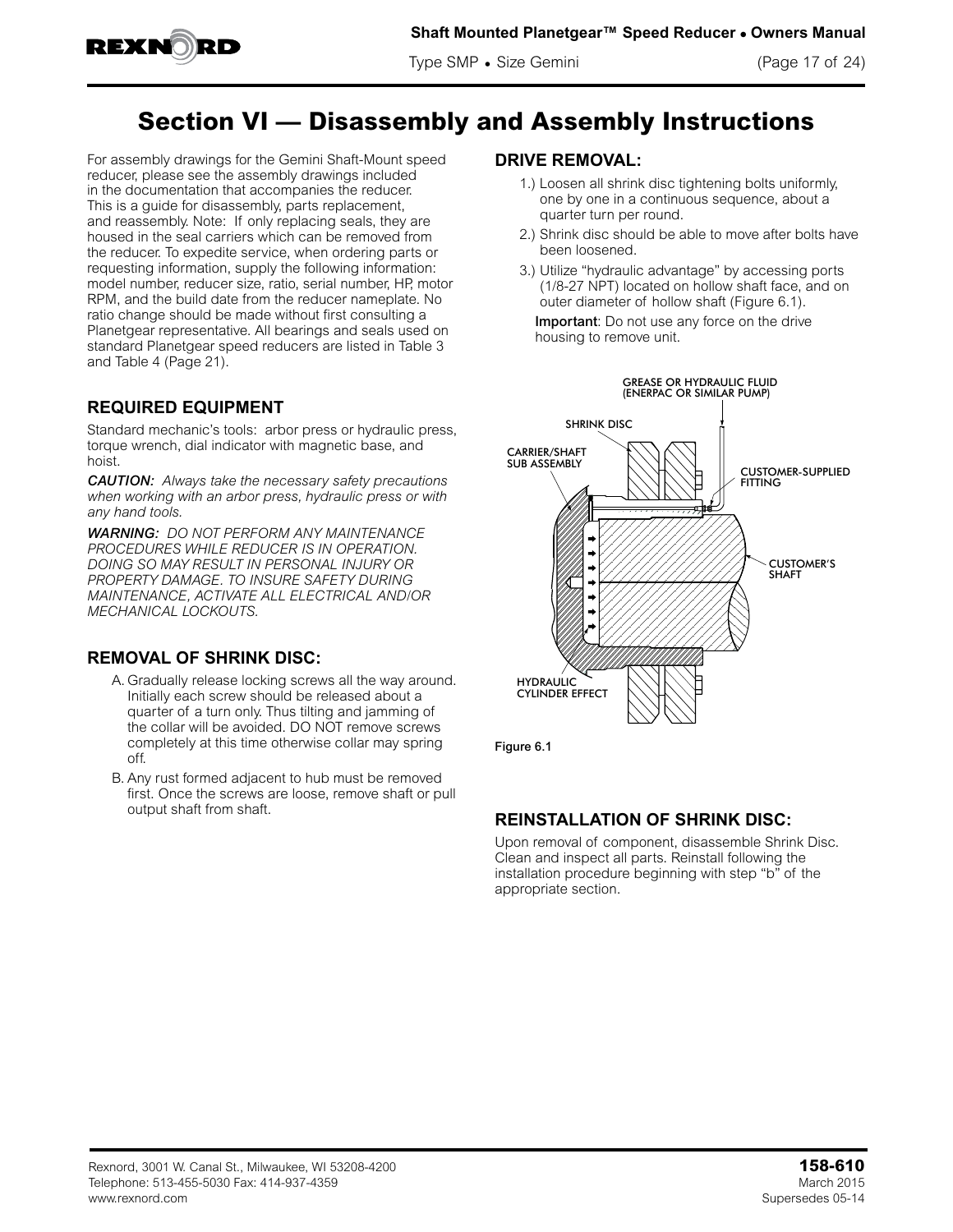(Page 18 of 24) Type SMP • Size Gemini



## **Section VII — Storage Procedures**

### **7.1 SPARE PARTS STORAGE**

- 1. On receipt of spare parts, unpack and spray or dip the parts in a rust preventative such as Mobilarma 524, or equivalent.
- 2. Place parts on a wood pallet in a dry place. Cover loosely with plastic, DO NOT wrap or store parts in news print as it is corrosive.
- 3. Re-spray parts every six months. Spray parts every three months if high humidity exists.
- 4. If rust develops, remove rust with a medium grit emery cloth and re-spray with rust preventative.
- 5. When ready to install parts, make sure all parts rotate freely. Clean all grime from the parts before installation.

### **7.2 STORED AND INACTIVE REDUCERS**

#### 1. Preparation For Storage

- A. If a speed reducer is to be stored or is inactive after installation, fill the reducer with the correct type and amount of lubricant. For drives that have oil installed, add Nox-Rust VCI-10\* vaper-phase rust inhibitor at the rate of 2% of sump capacity. For drives without oil, add Nox-Rust VCI-10 vapor-phase rust inhibitor at the rate of one ounce per cubic foot of internal drive space. Seal the reducer completely; replace the vent plug with a solid pipe plug to keep rust inhibiting atmosphere sealed inside.
- B. After approximately three months, rotate the input shaft such that the output shaft rotates a full 360°(degrees). This will insure that all internal parts will remain coated and will also keep the bearings from becoming lacquered. Noncompliance with this procedure may cause bearing damage during startup.
- C. Every six months inspect the stored or inactive drive and add rust inhibitor if necessary. Dry, indoor storage is recommended.

*WARNING: Nox-Rust VCI-10\* is not H1 registered with the NSF(National Sanitation Foundation) as suitable for food processing applications. When Food Grade Lubricants are to be used, it is the end users responsibility to properly flush and prepare the drive for Food Grade service. Contact the lubricant manufacturer for specific information and flushing procedures.*

#### 2. Preparation For Start-up

Rotate shafts until the bearings move freely. This is to assure that the bearings have not become lacquered. Drive may be operated without draining the lubricant described in Section 7.2-A.

## **7.3 LONG TERM STORAGE**

Speed Reducer can be ordered from the factory for long term storage. Field preparation for long term storage is described in Section 7.2.

*WARNING: The rust preventative oil from the factory and Nox-Rust VCI-10\* are not H1 registered with the NSF (National Sanitation Foundation) as suitable for food processing applications. When Food Grade Lubricants are to be used, it is the end users responsibility to properly flush and prepare the drive for Food Grade service. Contact the lubricant manufacturer for specific information and flushing procedures.*

\*Product of the Daubert Chemical Company, Chicago, Illinois.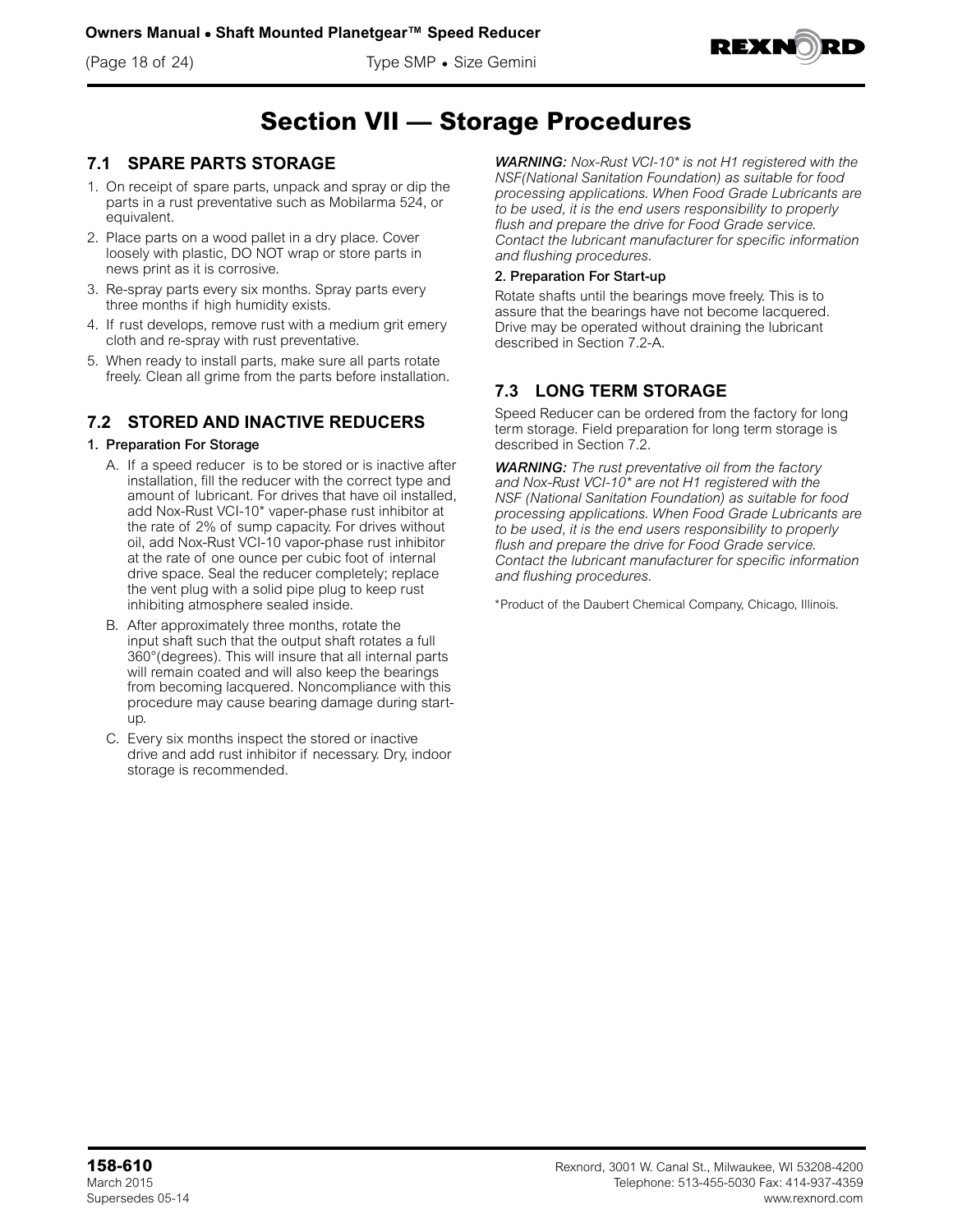

Type SMP • Size Gemini (Page 19 of 24)

## **Section VIII — Troubleshooting**

This troubleshooting guide addresses questions that may be encountered in regards to Planetgear speed reducers.

## **Excessive Temperature (More Than 200°F (93°C))**

| <b>Possible Causes:</b>                             | <b>Possible Solutions:</b>                                                                                                                                                                                                                                                                                                                                                                                                            |
|-----------------------------------------------------|---------------------------------------------------------------------------------------------------------------------------------------------------------------------------------------------------------------------------------------------------------------------------------------------------------------------------------------------------------------------------------------------------------------------------------------|
| Overload                                            | • Compare actual reducer load with rated load on the nameplate. If the HP or torque is greater, or the speed<br>is slower than stated on the nameplate, the reducer is probably overloaded. Contact a Rexnord Planetgear<br>Representative; may require a speed change or a larger unit.                                                                                                                                              |
| <b>Tight or Defective Bearings</b>                  | • Inspect bearings for excessive wear or discoloration due to heat. If either is present, replace the bearings.<br>Refer to Section 6.0 for replacing bearings.                                                                                                                                                                                                                                                                       |
| <b>Excessive Ambient Temperature</b>                | • Provide ventilation for the reducer<br>• Paint white if reducer is in direct sun light.<br>• If conditions are extreme, contact a Rexnord Planetgear Representative for assistance.                                                                                                                                                                                                                                                 |
| Improper Oil, Oil Level, Old<br>or Contaminated Oil | • Make sure lubricant is correct for reducer. A mistake frequently made is to use automotive oil. This is<br>incorrect and will frequently cause the reducer to overheat.<br>• Check the oil level in the reducer. Too much as well as too little oil can cause the reducer to overheat.<br>• Check to see that oil has not lost its lubricating property. If oil viscosity is too low, this will result in high oil<br>temperatures. |
| <b>Plugged Shroud</b>                               | • Make sure area immediately in front of fan shroud is clear.                                                                                                                                                                                                                                                                                                                                                                         |
| <b>Over Speed</b>                                   | • Reduce input speed to reduce oil temperature. If reducer input speed is above the stated value on the<br>nameplate, this would raise oil temperature due to increase in internal windage.                                                                                                                                                                                                                                           |
| <b>Restricted Vent Plug</b>                         | • Remove and clean vent plug.<br>$\bullet$ Replace vent plug.                                                                                                                                                                                                                                                                                                                                                                         |

### **Bearing Damage**

| <b>Possible Causes:</b>                                                      | <b>Possible Solutions:</b>                                                                                                             |  |
|------------------------------------------------------------------------------|----------------------------------------------------------------------------------------------------------------------------------------|--|
| <b>Improper Adjustment</b>                                                   | • Adjust bearing to proper axial bearing clearance as instructed in Section 6.0.                                                       |  |
| Lack of Lubrication, Improper Lubrication,<br><b>Old or Contaminated Oil</b> | • Replace damaged bearings as instructed in Section 6.0. Note: Check hub and shaft for potential<br>damage or heat distress.           |  |
| <b>Excessive Overhung Load</b>                                               | • Reduce overhung load. Move the sprocket or sheave closer to the bearings or increase the diameter of both the driven and the driver. |  |

### **Bearing Noise**

| <b>Possible Causes:</b>                  | <b>Possible Solutions:</b>                                          |
|------------------------------------------|---------------------------------------------------------------------|
| <b>Defective Bearing</b>                 | • Inspect and replace bearings if necessary. Reference Section 6.0. |
| <b>Improper Bearing Adjustment</b>       | • Adjust bearing endplay.                                           |
| <b>Wrong or Insufficient Lubrication</b> | • Make sure that enough oil of the correct grade is used.           |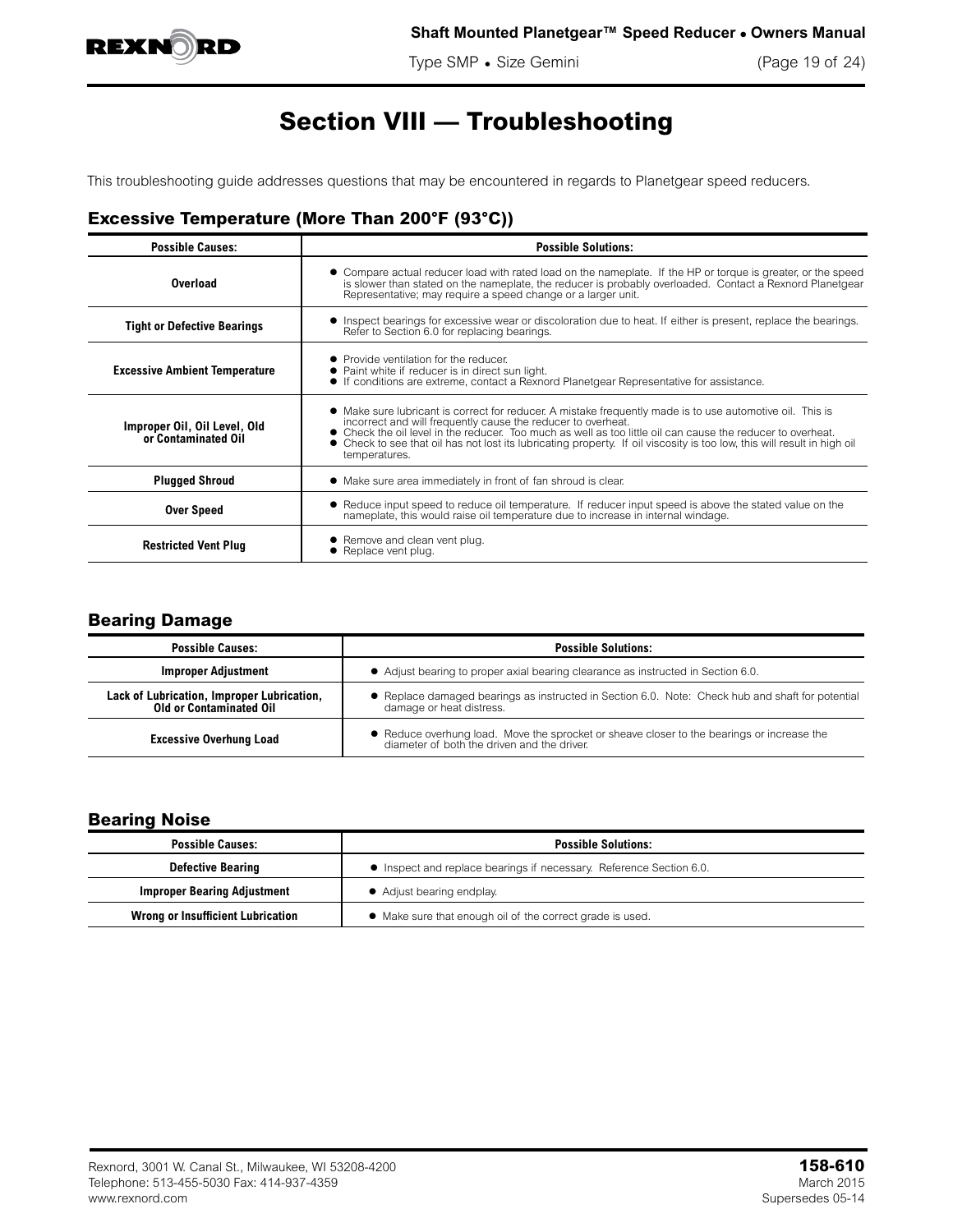### **Owners Manual • Shaft Mounted Planetgear™ Speed Reducer**

(Page 20 of 24) Type SMP • Size Gemini



## **Leakage**

| <b>Possible Causes:</b>                                       | <b>Possible Solutions:</b>                                                                                                                                                                                                                                      |
|---------------------------------------------------------------|-----------------------------------------------------------------------------------------------------------------------------------------------------------------------------------------------------------------------------------------------------------------|
| <b>Damaged or Worn Seals</b>                                  | • Replace seals.                                                                                                                                                                                                                                                |
| <b>Bearings out of</b><br>Adjustment                          | • Reset bearings.                                                                                                                                                                                                                                               |
| <b>Excessive Temperature,</b><br><b>Causing Brittle Seals</b> | • Isolate reducer from source of extreme temperature.<br>• Install high temperature seals.                                                                                                                                                                      |
| <b>Abrasive or Corrosive</b><br>Atmosphere                    | • Isolate reducer seal area from environment.<br>• Re-grease frequently.                                                                                                                                                                                        |
| <b>Restricted Vent Plug</b>                                   | • Remove and clean vent plug.<br>• Replace vent plug.                                                                                                                                                                                                           |
| <b>Split-Line Leakage</b>                                     | • Make sure fasteners are torqued correctly. Reference Table 2.<br>• Remove suspect hub. Visually inspect mating surfaces for rises or dings. File smooth (do not allow file shavings to enter<br>gearing or bearings) apply gasket eliminator and replace hub. |

## **Damage of Fasteners**

| <b>Possible Causes:</b>     | <b>Possible Solutions:</b>                                                                                                                                                                                                                      |
|-----------------------------|-------------------------------------------------------------------------------------------------------------------------------------------------------------------------------------------------------------------------------------------------|
| <b>Failure of Fasteners</b> | • Make sure fasteners are torqued correctly. Reference Table 2.<br>• Make sure the correct grade of fastener is used. All reducer fasteners should be ANSI B18.2.1 Grade 5 or ISO 898/1<br>Grade 8.8 or greater.<br>• Check length of fastener. |
| <b>Fastener Loosening</b>   | • Make sure fasteners are torqued correctly. Reference Table 2.<br>• For highly vibratory environments, loctite fasteners and torque, or use studs and double nut.                                                                              |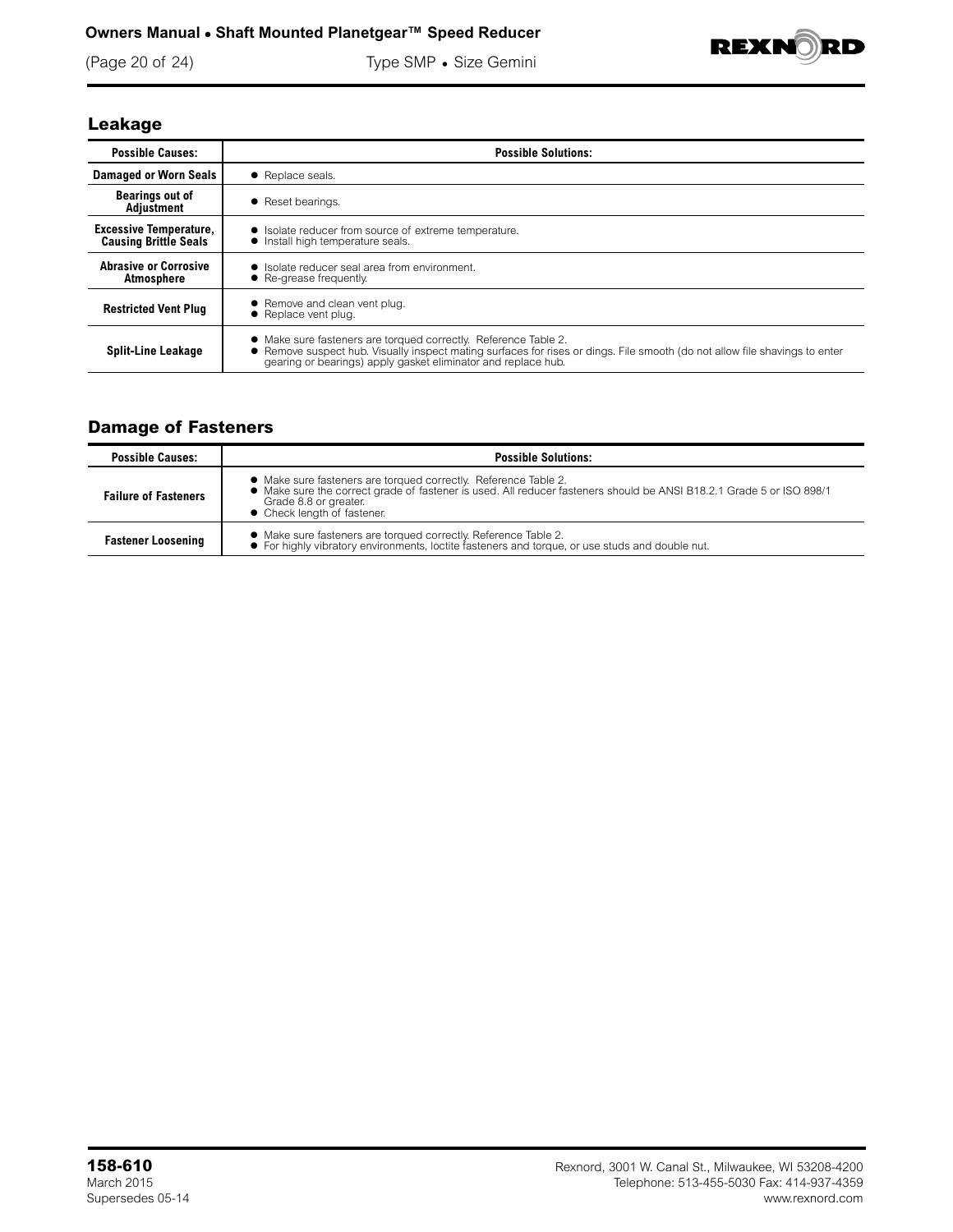

Type SMP • Size Gemini (Page 21 of 24)

## **Section IX — Tables**

#### **TABLE 1 — Gemini Shaft-Mount Speed Reducer — Average Weights (lb)**

| <b>Reducer Only</b>            | Reducer +<br>with Top Motor Mount |
|--------------------------------|-----------------------------------|
| 4.853                          | 5.063                             |
| Does not include motor weight. |                                   |

## **TABLE 2 — Torque Requirements** <sup>s</sup>

|                                      |                                                     |      |      |           |                | For Dry Fasteners (Inch)          |                 |     |     |                 |     |           |           |           |           |
|--------------------------------------|-----------------------------------------------------|------|------|-----------|----------------|-----------------------------------|-----------------|-----|-----|-----------------|-----|-----------|-----------|-----------|-----------|
| <b>SAE</b>                           | <b>Diameter</b>                                     | 1/4  | 5/16 | 3/8       | 7/16           | 1/2                               | 1/16            | 5/8 | 3/4 | 7/8             |     | $1 - 1/8$ | $1 - 1/4$ | $1 - 3/8$ | $1 - 1/2$ |
| General<br><b>Purpose</b><br>Grade 2 | Torque (ft Ib)                                      | 6    | 12   | 21        | 34             | 52                                | 75              | 104 | 178 | 184             | 265 | 380       | 530       | 700       | 930       |
| <b>High Strength</b><br>Grade 5      | Torque (ft Ib)                                      | 9    | 18   | 33        | 53             | 80                                | 116             | 160 | 285 | 460             | 690 | 850       | 1200      | 1570      | 2080      |
| <b>Allow Steel</b><br>Grade 8        | Torque (ft lb)                                      | 13   | 26   | 47        | 74             | 114                               | 164             | 225 | 400 | 650             | 970 | 1370      | 1940      | 2540      | 3370      |
|                                      |                                                     |      |      |           |                | <b>For Dry Fasteners (Metric)</b> |                 |     |     |                 |     |           |           |           |           |
| Grade                                | Nominal<br><b>Diameter</b><br><b>Standard Pitch</b> | M5   | M6   | <b>M7</b> | M <sub>8</sub> | M10                               | M <sub>12</sub> | M14 | M16 | M <sub>18</sub> | M20 | M22       | M24       | M27       | M30       |
| 808                                  | Torque (Nm)                                         | 6.15 | 10.5 | 17.5      | 26             | 51                                | 89              | 141 | 215 | 295             | 420 | 570       | 725       | 1070      | 1450      |
| 10.9                                 | Torque (Nm)                                         | 8.65 | 15   | 25        | 36             | 72                                | 125             | 198 | 305 | 420             | 590 | 800       | 1020      | 1510      | 2050      |
| 12.9                                 | Torque (Nm)                                         | 10.4 | 18   | 29        | 43             | 87                                | 150             | 240 | 365 | 500             | 710 | 960       | 1220      | 1810      | 2450      |

▲ The torques shown produce a clamp load of 80% of proof load. They assume clean, dry threads with a torque coefficient of 0.2, and a coefficient of friction of 0.14.

Plated threads need only 3/4 torque shown. Well lubricated threads need only 1/2 torque shown. Source: Rexnord Engineering Specification: GES8-19, 04/10/79.

#### **TABLE 3 — Bearings for Gemini Shaft-Mount Speed Reducer**

(All bearings are "Timken" unless noted otherwise)

|                         | Input Sub-Assembly Bearings |                         | <b>Output Sub-Assembly Bearings</b> |
|-------------------------|-----------------------------|-------------------------|-------------------------------------|
| <b>Inboard Cup/Cone</b> | <b>Outboard Cup/Cone</b>    | <b>Inboard Cup/Cone</b> | <b>Outboard Cup/Cone</b>            |
| 42620/42687             | 42620/42687                 | 135RIJ580/B0622R3       | 135RIJ580/B0622R3                   |

#### **TABLE 4 — Seals for Gemini Shaft-Mount Speed Reducer**

|          | <b>Input Sub-Assembly Seals</b><br>(Chicago Rawhide) | <b>Output Sub-Assembly Seals</b><br>(International Seal & Packing Co., Inc.) |                  |  |  |
|----------|------------------------------------------------------|------------------------------------------------------------------------------|------------------|--|--|
| Inboard  | <b>Outboard</b>                                      | Inboard                                                                      | <b>Outboard</b>  |  |  |
| CR-26220 | CR-26209                                             | 340 x 380 x 20 BS                                                            | 340 x 380 x 20 C |  |  |

#### **TABLE 5 — Seals and Bearings for Gemini Heavy Duty Shaft-Mount Speed Reducer**

(All seals are "Chicago Rawhide", bearings are "Timken" unless noted otherwise)

| <b>Input Sub-Assembly Seals</b> |          |                         | <b>Input Sub-Assembly Bearings</b> |
|---------------------------------|----------|-------------------------|------------------------------------|
| Inboard                         | Outboard | <b>Inboard Cup/Cone</b> | <b>Output Cup/Cone</b>             |
| CR-26220                        | CR-26209 | 9321/9380               | 9321/9380                          |

## **TABLE 6 — Driven Shaft Dimensions**

| <b>Series</b> |      |         | SA (Ø) |        |         | SA1 (Ø) |        |         | SA2 (Ø) |        | SB <sub>1</sub> |           | SC <sup>.</sup><br>SD1 | SB <sub>2</sub> | SC <sub>2</sub> |
|---------------|------|---------|--------|--------|---------|---------|--------|---------|---------|--------|-----------------|-----------|------------------------|-----------------|-----------------|
|               |      | Nominal |        |        | Nominal |         |        | Nominal |         |        |                 |           |                        |                 |                 |
|               | mm   | 260.00  | 260.00 | 259.97 | 250.00  | 250.00  | 249.97 | 245.00  | 245.00  | 244.97 | 120.0           | つに<br>L.J | l.5                    | 120.0           | 2.5             |
| Gemini        | ınch | 10.236  | 10.236 | 10.235 | 9.843   | 9.843   | 9.841  | 9.646   | 9.646   | 9.645  | .714            | 0.98      | 0.060                  | $+724$          | 0.098           |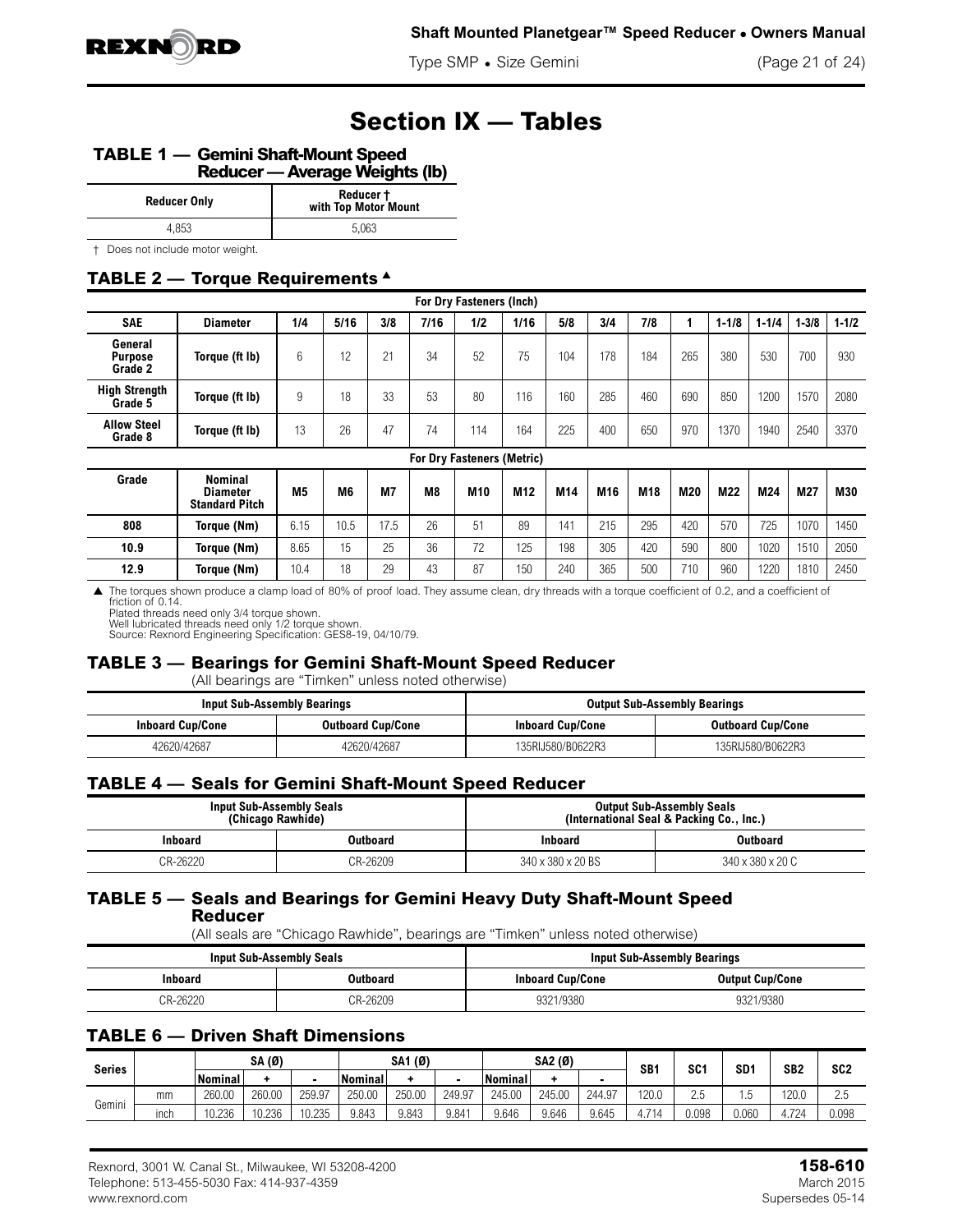(Page 22 of 24) Type SMP • Size Gemini



## **Section X — Maintenance Log**

Reducer Serial Number

Date Installed

| <b>DATE</b> | <b>MAINTENANCE PERFORMED</b> |
|-------------|------------------------------|
|             |                              |
|             |                              |
|             |                              |
|             |                              |
|             |                              |
|             |                              |
|             |                              |
|             |                              |
|             |                              |
|             |                              |
|             |                              |
|             |                              |
|             |                              |
|             |                              |
|             |                              |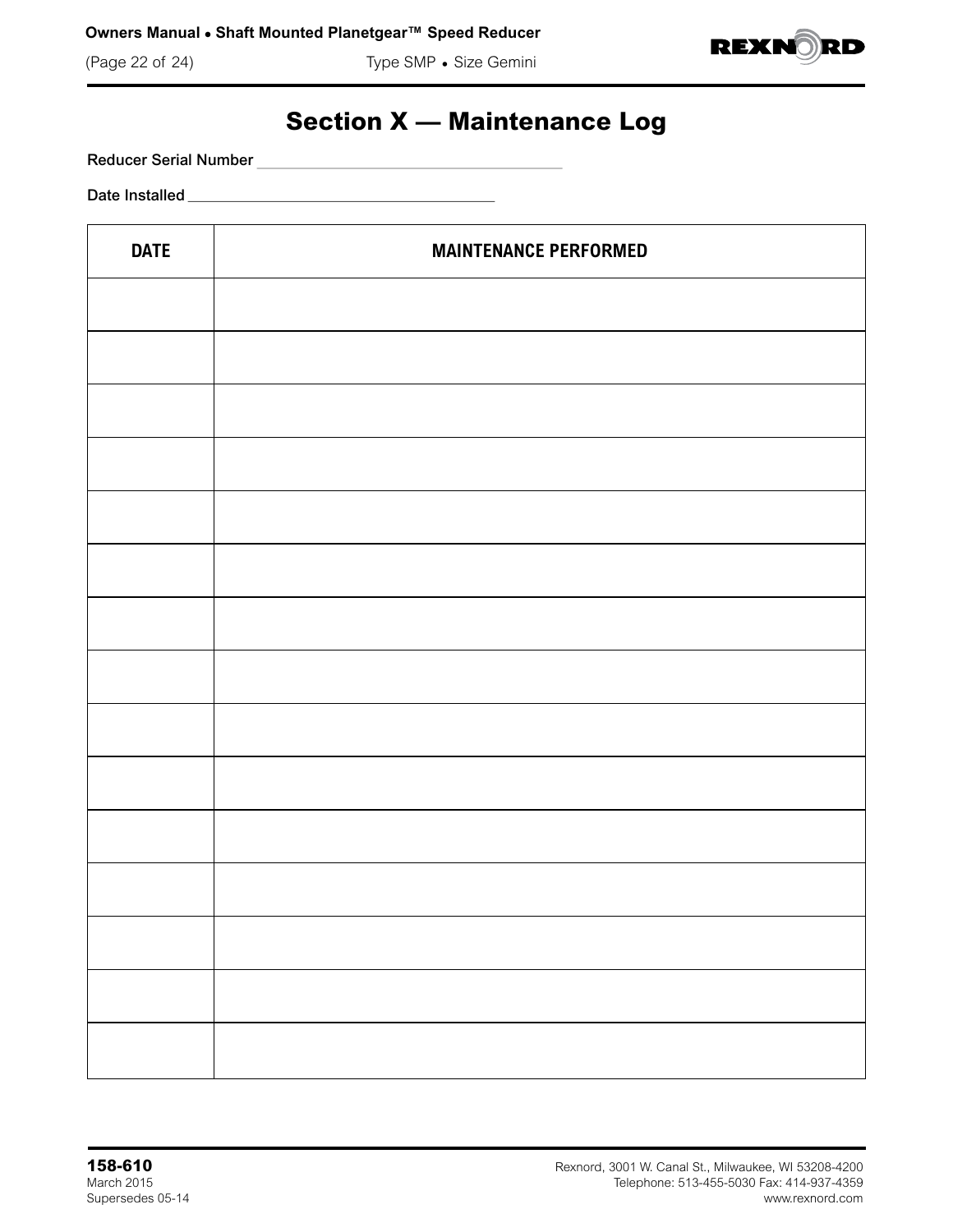

Type SMP • Size Gemini (Page 23 of 24)

## **Section X — Maintenance Log**

Reducer Serial Number

Date Installed

| <b>DATE</b> | <b>MAINTENANCE PERFORMED</b> |
|-------------|------------------------------|
|             |                              |
|             |                              |
|             |                              |
|             |                              |
|             |                              |
|             |                              |
|             |                              |
|             |                              |
|             |                              |
|             |                              |
|             |                              |
|             |                              |
|             |                              |
|             |                              |
|             |                              |
|             |                              |